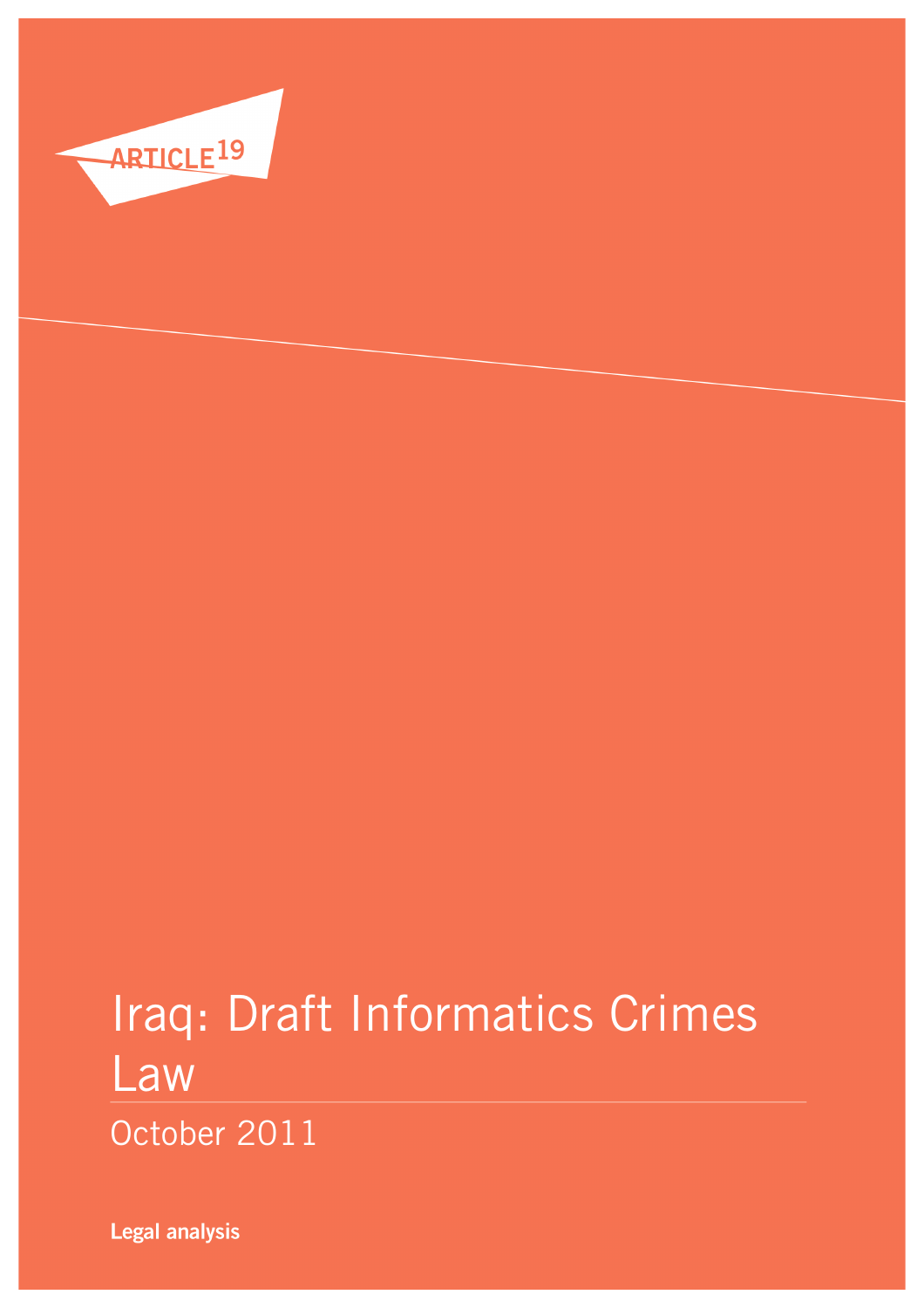

# Executive summary

In October 2011, ARTICLE 19 analysed the Draft Informatics Crimes Law of Iraq ("Draft Law") that assesses the Draft Law's compliance with Iraq's obligations under international human rights law. ARTICLE 19 finds the Draft Law fundamentally flawed from a freedom of expression perspective; and if adopted, it will significantly undermine the right to freedom of expression and freedom of information in the country. ARTICLE 19 recommends that the Iraqi Council of Representatives reject the Draft Law in its entirety.

The Draft Law is problematic at its inception; the purposes of the Draft Law cite multiple negative consequences of the "information revolution" without acknowledging the positive role technology performs in today's society, not least of all in enhancing the enjoyment of fundamental human rights. The Draft Law provides no guarantees for the right to freedom of expression or freedom of information.

ARTICLE 19 believes that the Draft Law fundamentally distorts the legitimate bases for imposing restrictions on the right to freedom of expression and access to information. Each provision pursues numerous disconnected and ill-defined objectives, several of which are either not legitimate grounds for restricting the right to freedom of expression or are overly broad.

For example, Article 3 of the Draft Law prohibits computer use that compromises the independence of the state or its unity, integrity, safety or any of its high economic, political, social, military or security interests. This essentially grants law enforcement an incomprehensibly broad power to censor any electronic expression it deems necessary. Article 3 is among a number of provisions that carry a maximum sentence of life imprisonment.

Article 6(4) of the Draft Law appears to prohibit the publication or broadcasting of any false or misleading facts with the intent to weaken trust in the electronic trading and monetary systems. This feasibly incorporates any expression that intends to encourage critical discussion of these systems and is a flagrant attempt to limit the right of people in Iraq to engage in political speech.

Moreover, the Iraqi Government purports to grant itself the legal authority to impose its own moral code on the people of Iraq. The broadest of these restrictions, Article 21(b), imposes severe custodial and financial penalties on "whoever violates principles, religious, moral, family, or social values … through information networks or computers." Again, this an impermissibly broad content-based restriction that targets a spectrum of innocuous and harmless expression that the state has no interest in regulating.

The Draft Law further erodes the rights to freedom of expression and freedom of information by criminalising electronic defamation (Article 22(3)) and by failing to protect the right of journalists to protect their sources (Article 13(1)(c)).

For these reasons, ARTICLE 19 requests that the Iraqi Council of Representatives reject the Draft Law in its entirety. In light of the criticism provided in this and previous analyses of other legislation related to freedom of expression, ARTICLE 19 calls on the Iraqi Government to engage in comprehensive legal reforms to safeguard fundamental human rights and adopt legislation that promotes and protects the rights rather than suppresses them.

# Recommendations

- 1. The Iraqi Council of Representatives should reject the Draft Law in its entirety.
- 2. Civil society organisations and other stakeholders should withhold their support from the Draft Law.
- 3. The Iraqi Council of Representatives should engage in comprehensive reforms to Iraq's legal framework to guarantee the right to freedom of expression and freedom of information for everyone in Iraq.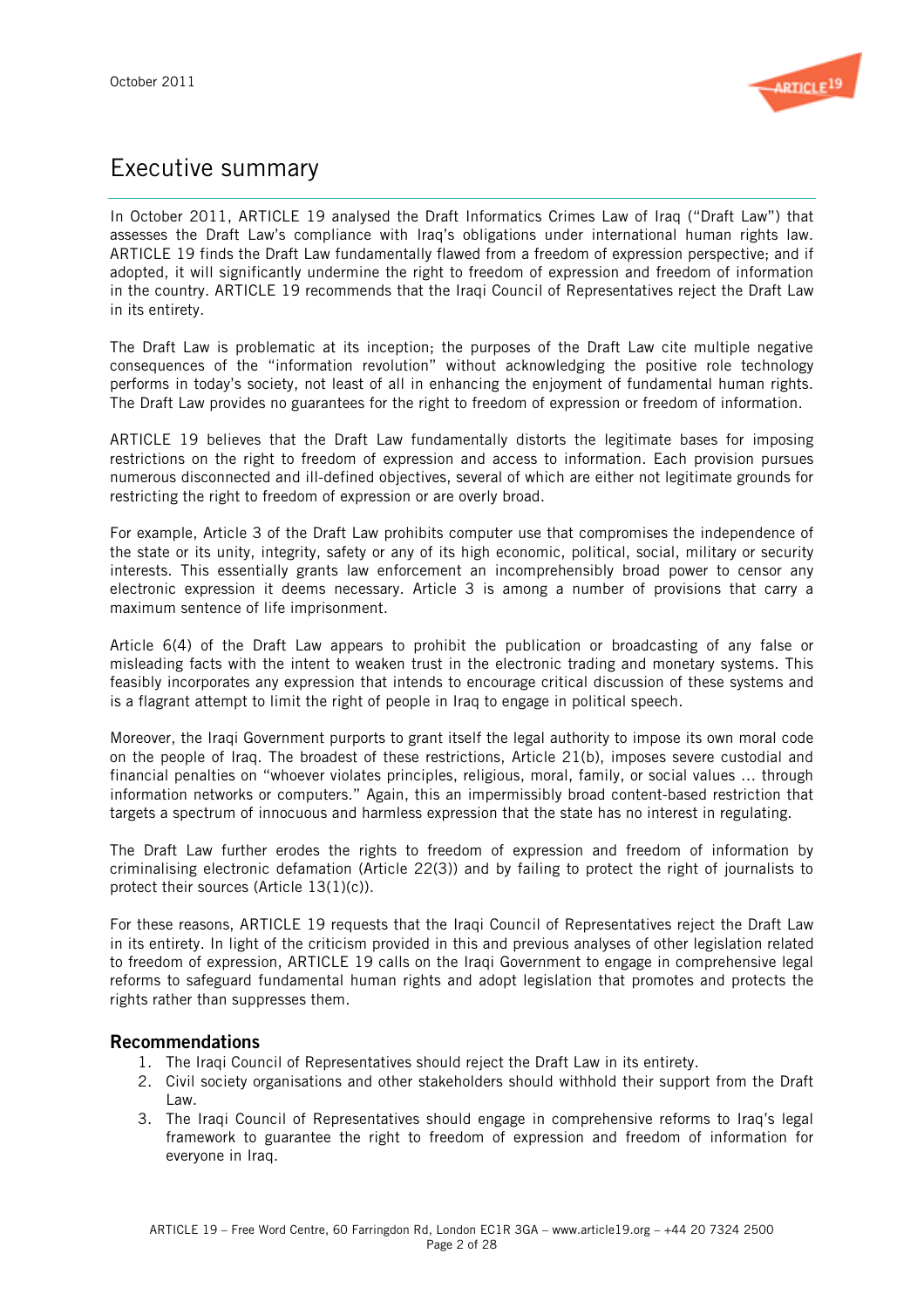

# Table of Contents

| Freedom of Expression and the Protection of National Security and Public Order  11 |
|------------------------------------------------------------------------------------|
|                                                                                    |
|                                                                                    |
|                                                                                    |
|                                                                                    |
|                                                                                    |
|                                                                                    |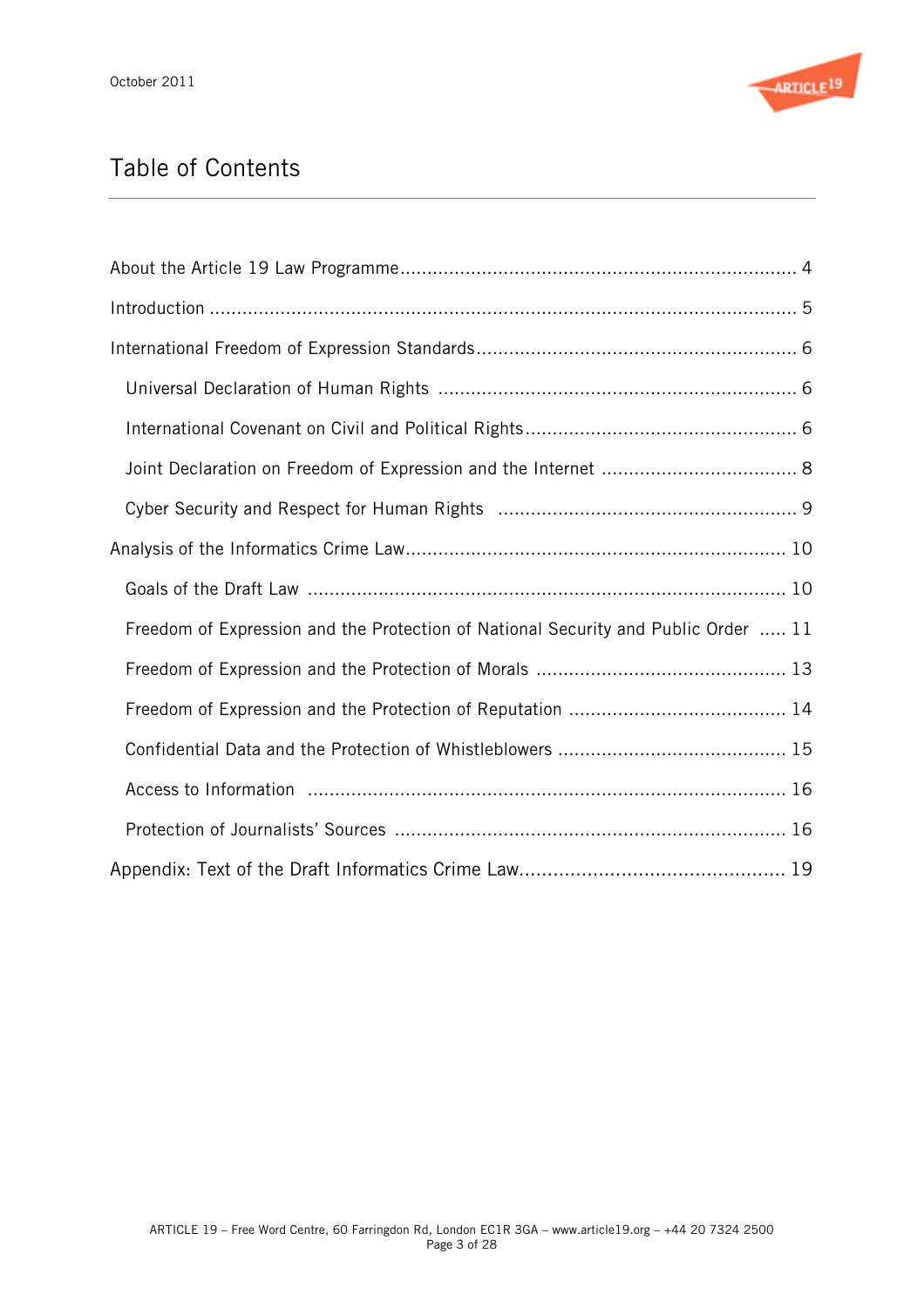

# About the ARTICLE 19 Law Programme

The ARTICLE 19 Law Programme advocates for the development of progressive standards on freedom of expression and access to information at the international level, and their implementation in domestic legal systems. The Law Programme has produced a number of standard-setting publications which outline international and comparative law and best practice in areas such as defamation law, access to information and broadcast regulation.

On the basis of these publications and ARTICLE 19's overall legal expertise, the Law Programme publishes a number of legal analyses each year, Comments on legislative proposals as well as existing laws that affect the right to freedom of expression. This analytical work, carried out since 1998 as a means of supporting positive law reform efforts worldwide, frequently leads to substantial improvements in proposed or existing domestic legislation. All of our analyses are available online at http://www.article19.org/resources.php/legal/.

If you would like to discuss this analysis further, or if you have a matter you would like to bring to the attention of the ARTICLE 19 Law Programme, you can contact us by e-mail at legal@article19.org.

For more information about this analysis, please contact Barbora Bukovska, Senior Director for Law, barbora@article19.org, +44 20 7324 2500.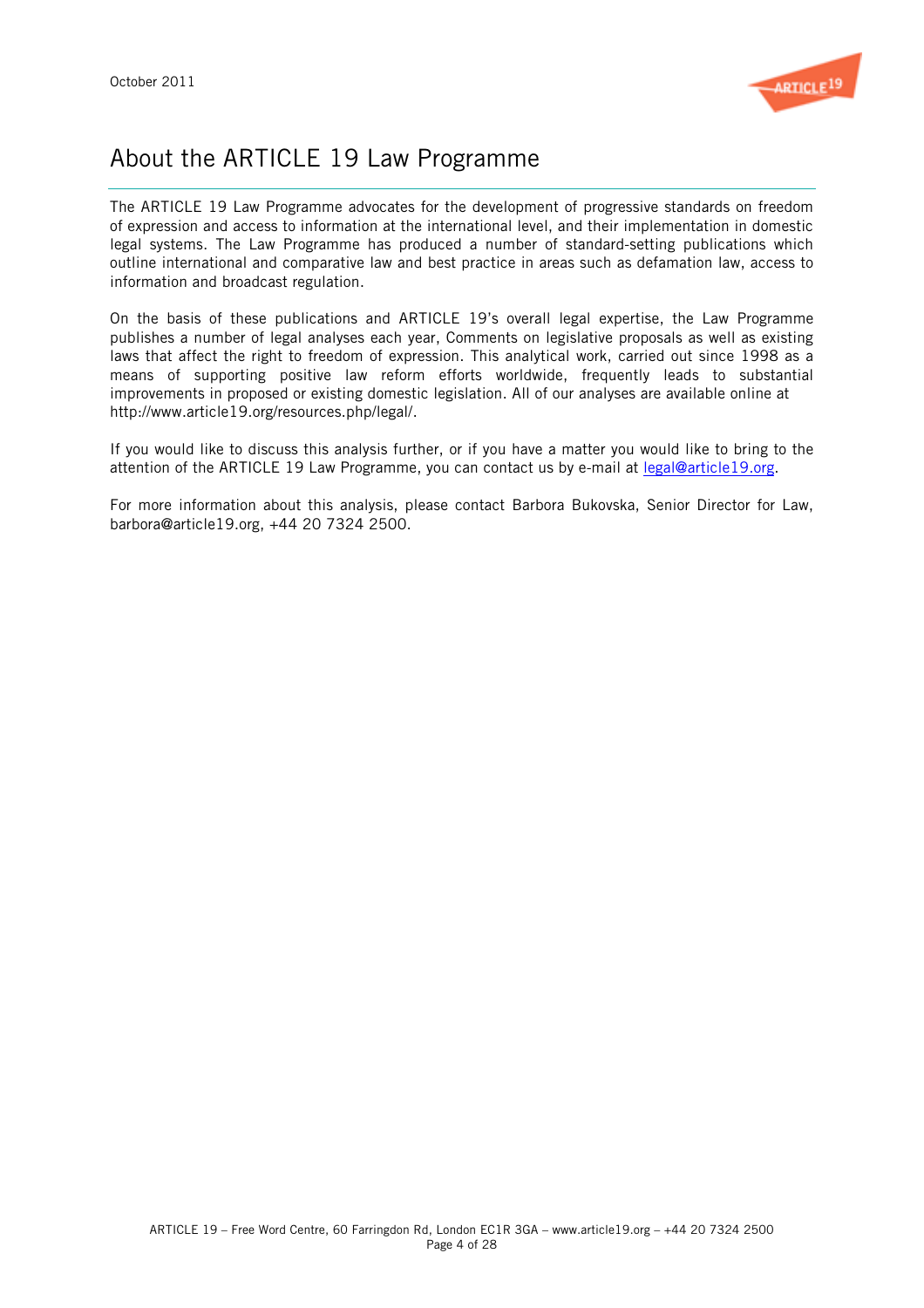l



# Introduction

In this analysis, ARTICLE 19 details its concerns regarding the Draft Informatics Crimes Law ("the Draft Law"), issued by the Presidential Council of Iraq in September 2011. The analysis outlines Iraq's obligations under international human rights law, in particular the right to freedom of expression and freedom of information under the International Covenant on Civil and Political Rights ("ICCPR"). The analysis ultimately reviews the Draft Law for compliance with Iraq's obligations under international law and makes a series of recommendations to bring Iraq into compliance with those standards.

ARTICLE 19 has extensive experience on working towards legal and policy reform in Iraq on matters concerning the protection of freedom of expression and freedom of information.<sup>1</sup> We have been involved in recent discussions on the development of legislation on the protection of journalists<sup>2</sup>, the law on freedom of information<sup>3</sup> and the law on freedom of expression, freedom of assembly and the right to peaceful protest.4 We are, therefore, well placed to understand the proposal of the Draft Law against the current political, social and legal context in Iraq.

This analysis finds that a significant number of provisions in the Draft Law fail to provide adequate legal protections to the right to freedom of expression and freedom of information, among other fundamental rights. Moreover, the Draft Law is organised in a manner that makes it difficult to navigate with single articles grouping together distinct behaviours in pursuit of unrelated purposes. This confusion is compounded by the lack of definitions provided for key terms in the law, making it difficult for the general public to understand the nature of prohibitions and affording law enforcement agencies significant discretion in pursuing their own imperatives.

Too often the Draft Law compromises the right to freedom of expression and freedom of information in favour of poorly defined interests articulated in over-broad terms that relate only loosely to the protection of legitimate state interests. The Draft Law pursues interests beyond cyber-security, but also seeks to protect public order; uphold the reputations of individuals; maintain the secrecy of public and private information; and police public morals. Few of these provisions comply with international human rights standards.

ARTICLE 19 urges all Iraqi parliamentarians, civil society and other stakeholders to reject the Draft Law in its entirety. Instead, all stakeholders should jointly advocate for adoption of comprehensive legal framework that would safeguard the right to freedom of expression and freedom of information in the country and creating an enabling to both media and civil society.

 $1$  In recent years ARTICLE 19 has produced numerous reports on the state of media freedom in Iraq. See, for example, Free Speech in Iraq: Recent Developments (London, August 2007), available at http://www.article19.org/pdfs/publications/iraq-freespeech.pdf. ARTICLE 19 has also conducted strategic litigation in the country; see amicus brief in the case of the President of the Intelligence Services v Alan Rusbridger and Gaith Salim Abd al Ahad (concerning a defamation case brought against a journalist and a newspaper by the Iraqi authorities), 18 January 2010 http://www.article19.org/pdfs/analysis/iraq-alan-rusbridgerand-gaith-salim-abd-al-ahad.pdf.

<sup>&</sup>lt;sup>2</sup> ARTICLE 19 analysed two versions of the Draft Law on the Protection of Journalists; see, the draft version of the Draft Journalists Protection Law of Iraq from August 2009; available at http://www.article19.org/pdfs/analysis/iraq-comment-on-draftjournalists-protection- law.pdf; and the final version of the Law in September 2011, available at http://www.article19.org/resources.php/resource/2734/en/iraq:-law-on-journalists%E2%80%99-protection-fails-to-protect-rights. In 2010, ARTICLE 19 also developed a model Draft Law on the Protection and Regulation of Journalists and Media Workers as a means to comprehensively and coherently protect journalists in accordance with international human rights law.

<sup>&</sup>lt;sup>3</sup> See ARTICLE 19, Comment on the Draft Law on Access to Information, January 2010; available at http://www.article19.org/pdfs/press/iraq-article-19-comments-on-draft-access-to-information-law.pdf.

<sup>4</sup> See ARTICLE 19, Comment on the Draft Law on Freedom of Expression, Assembly and Peaceful Protest, July 2011; available at http://www.article19.org/data/files/medialibrary/2266/11-07-14-LEGAL-iraq.pdf.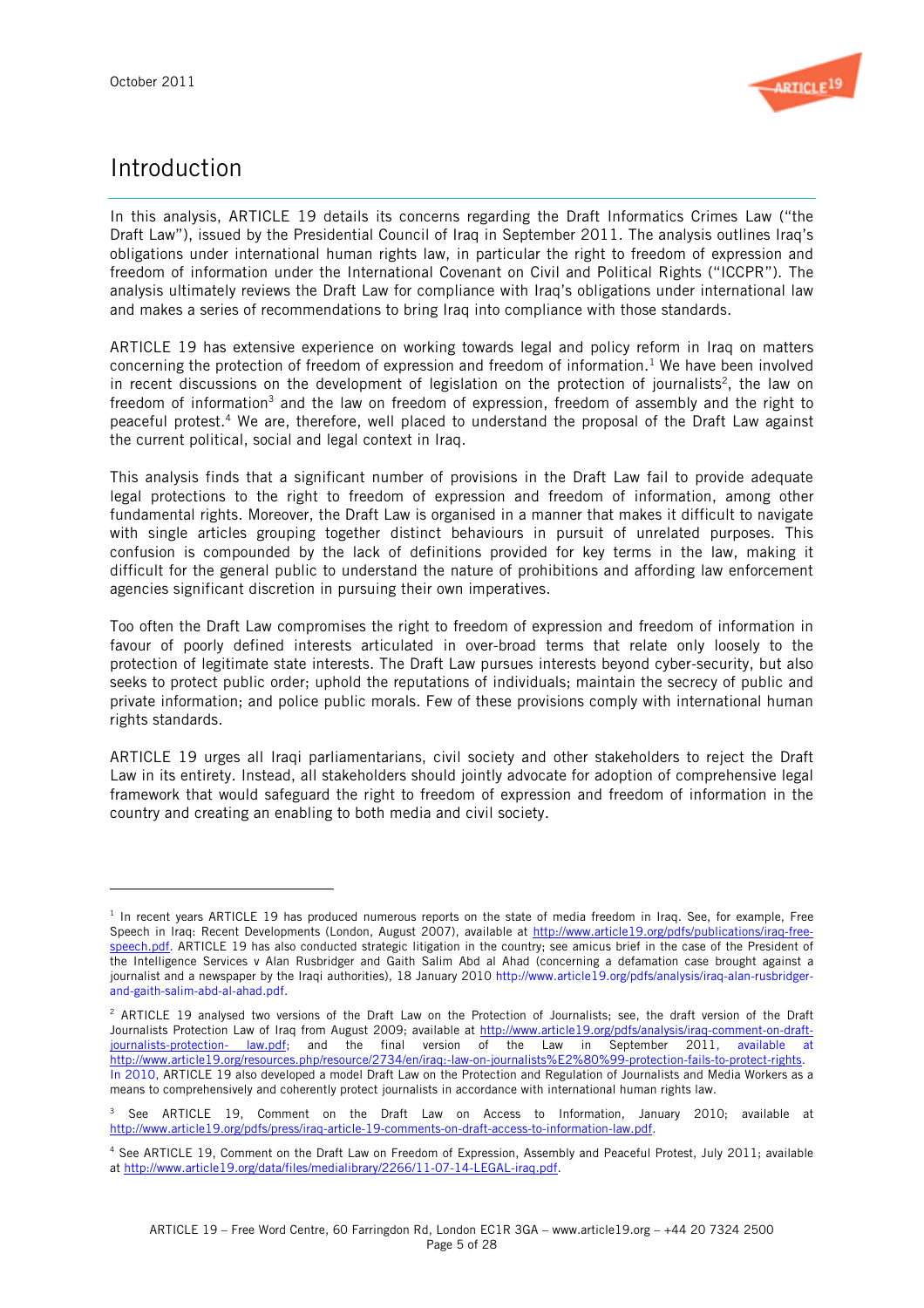

# International Freedom of Expression Standards

The right to freedom of expression, including the right to freedom of information, is a fundamental human right. The full enjoyment of this right is central to achieving individual freedoms and to developing democracy, particularly in countries transitioning from autocracy to democracy. Freedom of expression is a necessary condition for the realisation of the principles of transparency and accountability that are, in turn, essential for the promotion and protection of all human rights.

The Draft Law engages a number of international human rights provisions that form the basis of the legal analysis in the following section. This section identifies those international human rights provisions most relevant to the protection of freedom of expression and in particular their relationship to the penal regulation of computer use.

# Universal Declaration of Human Rights

Article 19 of the Universal Declaration of Human Rights ("UDHR") <sup>5</sup> guarantees the right to freedom of expression in the following terms:

Everyone has the right to freedom of opinion and expression; this right includes the right to hold opinions without interference and to seek, receive, and impart information and ideas through any media and regardless of frontiers.

The UDHR, as a UN General Assembly Resolution, is not directly binding on states. However, parts of it, including Article 19, are widely regarded as having acquired legal force as customary international law since its adoption in 1948.<sup>6</sup>

# International Covenant on Civil and Political Rights

The International Covenant on Civil and Political Rights (ICCPR) elaborates upon and gives legal force to many of the rights articulated in the UDHR. The ICCPR binds its 167 states party to respect its provisions and implement its framework at the national level.<sup>7</sup> Article 19 of the ICCPR guarantees the right to freedom of expression in its first two paragraphs:

- 1. Everyone shall have the right to freedom of opinion
- 2. Everyone shall have the right to freedom of expression; this right shall include freedom to seek, receive and impart information and ideas of all kinds, regardless of frontiers, either orally, in writing or in print, in the form of art or through any other media of his choice.

Iraq signed the ICCPR on 18 February 1969 and ratified it on 25 January 1971. As a state party to the ICCPR, Iraq must ensure that any of its laws attempting to criminalise or otherwise regulate electronic and internet-based modes of expression, including accessing and disseminating information, comply with Article 19 of the ICCPR.

The UN Human Rights Committee ("HR Committee"), as treaty monitoring body for the ICCPR, issued General Comment  $No.34$  in relation to Article 19 on 21 June 2011.<sup>8</sup> General Comment No.34

<sup>5</sup> UN General Assembly Resolution 217A(III), adopted 10 December 1948.

 $6$  Filartiga v. Pena-Irala, 630 F. 2d 876 (1980) (US Circuit Court of Appeals,  $2<sup>nd</sup>$  circuit).

 $^7$  Article 2 ICCPR, GA res. 2200A (XXI), 21 UN GAOR Supp. (No. 16) at 52, UN Doc. A/6316 (1966); 999 UNTS 171; 6 ILM 368 (1967).

<sup>&</sup>lt;sup>8</sup> See CCPR/C/GC/34; available at http://www2.ohchr.org/english/bodies/hrc/docs/gc34.pdf.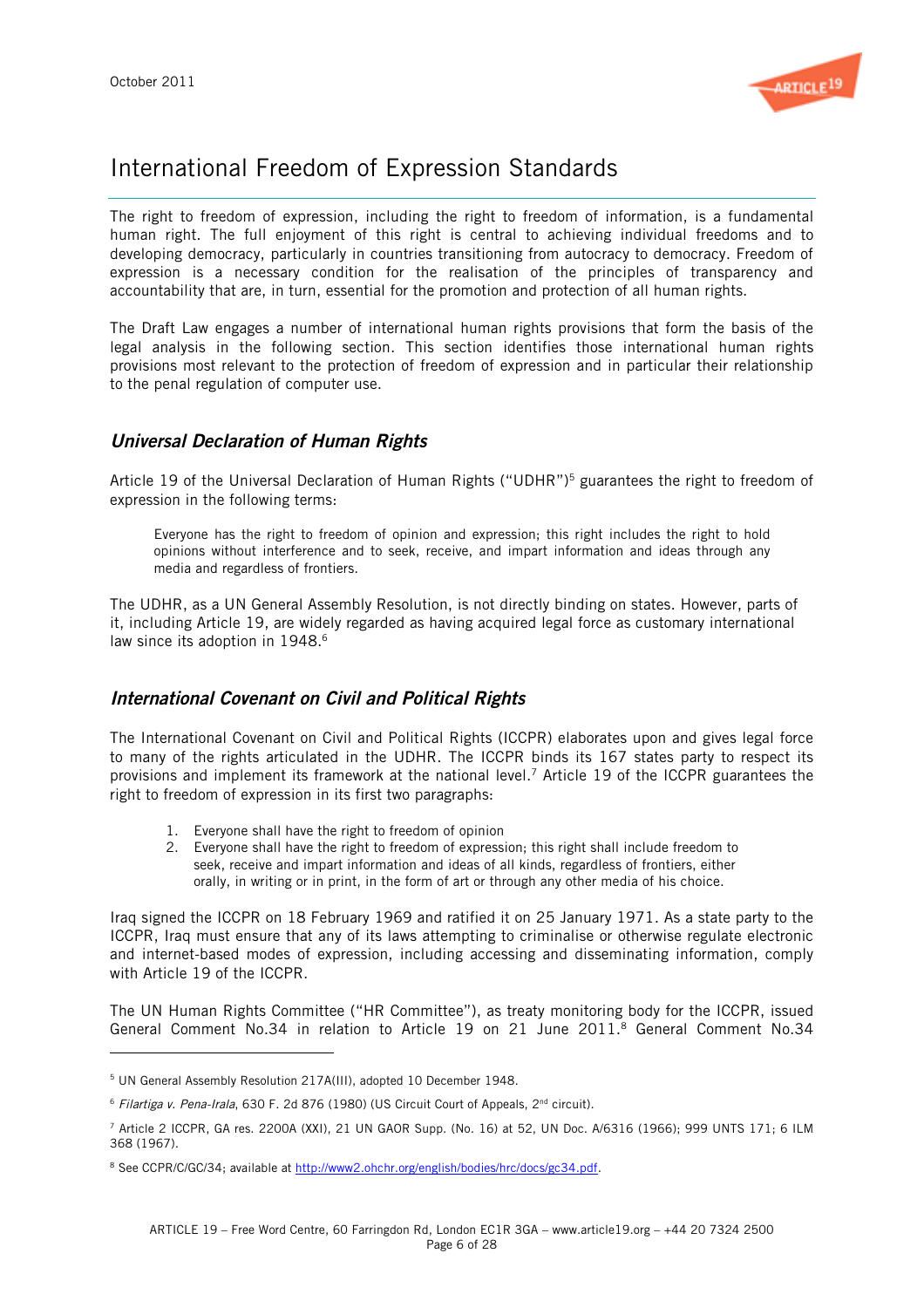

constitutes an authoritative interpretation of the minimum standards guaranteed by Article 19 of the ICCPR. ARTICLE 19 welcomed General Comment No.34 as a progressive and detailed elucidation of international law related to freedom of expression and access to information.<sup>9</sup> It is contemporary to and instructive on a number of freedom of expression concerns raised by the Draft Law.

General Comment No.34 affirms that Article 19 of the ICCPR protects all forms of expression and the means of their dissemination, including all forms of electronic and internet-based modes of expression.<sup>10</sup> States party to the ICCPR are required to take account of the extent to which developments in information technology have substantially changed communication practices around the world and take all necessary steps to foster the independence of these new media and to ensure access of individuals thereto.<sup>11</sup> This includes an obligation to ensure easy, prompt, effective and practical access to Governmental information that is in the public interest.<sup>12</sup> Default recourse to secrecy without individually assessing the public interest of that information therefore violates Article 19 of the ICCPR.

While the right to freedom of expression is fundamental, it is not guaranteed in absolute terms. Article 19(3) of the ICCPR permits limitations on the right that are necessary and proportionate to protect the rights or reputations of others, for the protection of national security or public order, or public health and morals. Restrictions on the right to freedom of expression must be strictly and narrowly tailored to achieve one of these objectives and may not put in jeopardy the right itself. Determining whether a restriction is narrowly tailored is often articulated as a three-part test. It is required that restrictions are prescribed by law, pursue a legitimate aim, and that they conform to the strict tests of necessity and proportionality.13

Restrictions on internet-based, electronic or other such information dissemination systems are only permissible to the extent that they are compatible with Article 19(3) of the ICCPR. <sup>14</sup> The three-part test therefore applies to internet-based and electronic restrictions as it would to restrictions on the traditional print media.

Article 19(3) of the ICCPR requires that restrictions on the right to freedom of expression must be prescribed by law. This requires a normative assessment; to be characterised as a law a norm must be formulated with sufficient precision to enable an individual to regulate his or her conduct accordingly.15 Ambiguous or overly broad restrictions on freedom of expression deficient in elucidating the exact scope of their application are therefore impermissible under Article 19(3).

Interferences with the right to freedom of expression must pursue a legitimate protective aim as exhaustively enumerated in Article 19(3)(a) and (b) of the ICCPR. Legitimate aims are those that protect the human rights of others, protect national security or public order, or protect public health and morals. As such, it would be impermissible to prohibit information dissemination systems from publishing material solely on the basis that they cast a critical view of the government or the political social system espoused by the government.<sup>16</sup> Nor would it be permissible to achieve such illegitimate objectives through a reliance on Article 19(3) that is merely pre-textual. Narrow tailoring requires that

l

<sup>9</sup> See UN: ARTICLE 19 Welcomes General Comment on Freedom of Expression, 5 August 2011; available at http://www.article19.org/resources.php/resource/2631/en/un:-article-19-welcomes-general-comment-on-freedom-of-expression.

<sup>&</sup>lt;sup>10</sup> Supra note 8, Paragraph 12, HR Committee General Comment No.34.

 $11$  Supra note 8, Paragraph 15, HR Committee General Comment No.34.

<sup>&</sup>lt;sup>12</sup> Supra note 8, Paragraph 19, HR Committee General Comment No.34.

<sup>&</sup>lt;sup>13</sup> Velichkin v. Belarus, Communication No. 1022/2001, U.N. Doc. CCPR/C/85/D/1022/2001 (2005).

<sup>&</sup>lt;sup>14</sup> Supra note 8, Paragraph 43, HR Committee General Comment No.34.

<sup>&</sup>lt;sup>15</sup> Leonardus J.M. de Groot v. The Netherlands, No. 578/1994, U.N. Doc. CCPR/C/54/D/578/1994 (1995).

<sup>&</sup>lt;sup>16</sup> HR Committee Concluding observations on the Syrian Arab Republic, CCPR/CO/84/SYR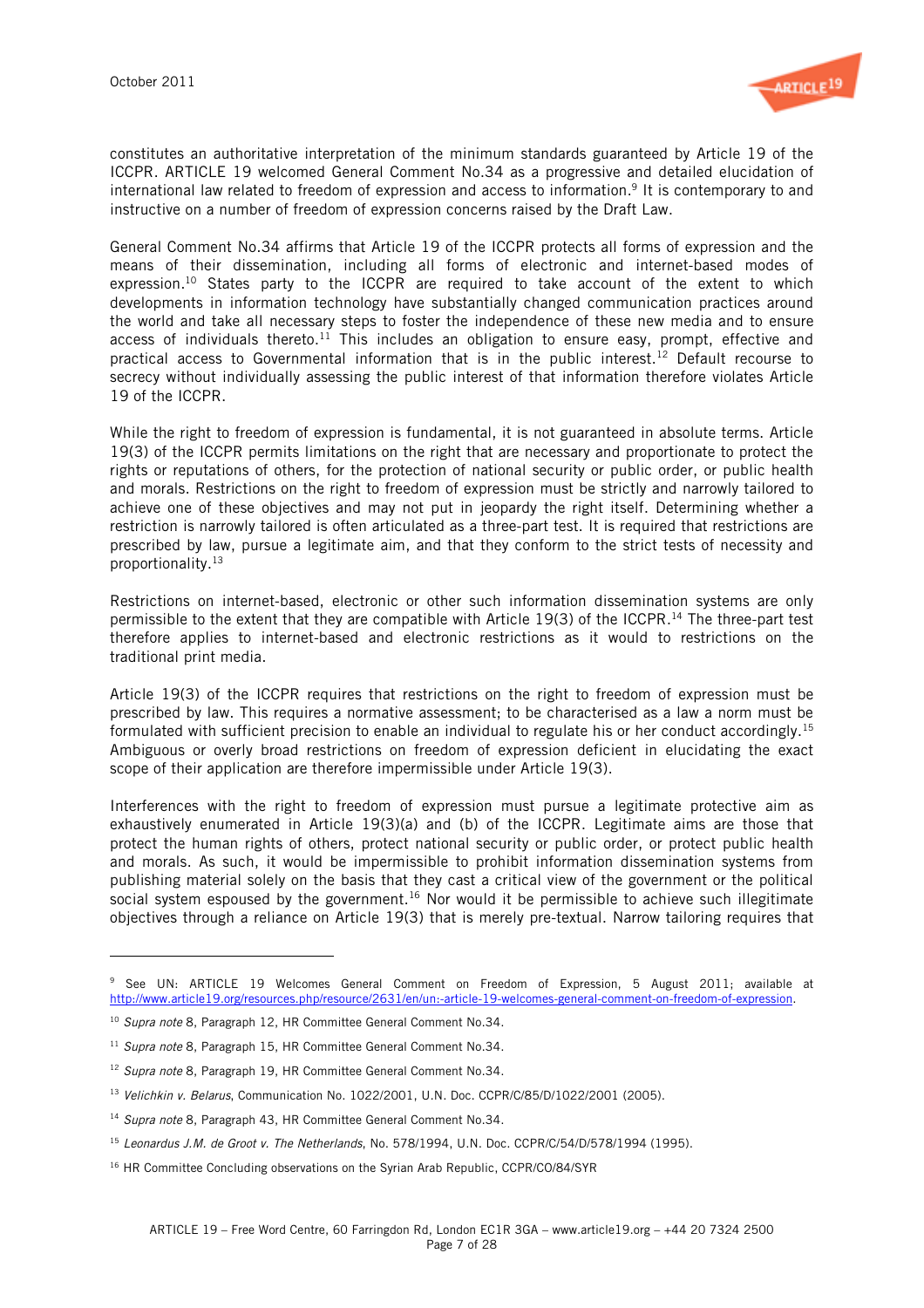

permissible restrictions be content-specific: it would be impermissible to close a website when it is possible to achieve a protective objective by isolating and removing the offending content. Where a State does limit freedom of expression, the burden is on that state to show a direct or immediate connection between that expression and the legitimate ground for restriction.

The Johannesburg Principles on National Security, Freedom of Expression and Access to Information<sup>17</sup> ("Johannesburg Principles"), a set of principles developed by international experts in 1995, are instructive on restrictions on freedom of expression that seek to protect national security. Principle 2 of the Johannesburg Principles states that restrictions sought to be justified on the ground of national security are illegitimate unless their genuine purpose and demonstrable effect is to protect the country's existence or its territorial integrity against the use or threat of force, or its capacity to respond to the use or threat of force. The restriction cannot be a pretext for protecting the government from embarrassment or exposure of wrongdoing, to conceal information about the functioning of its public institutions, or to entrench a particular ideology. Principle 15 states that a person may not be punished on national security grounds for disclosure of information if (1) the disclosure does not actually harm and is not likely to harm a legitimate national security interest, or (2) the public interest in knowing the information outweighs the harm from disclosure.

General Comment No.34 also notes that extreme care must be taken in crafting and applying laws that purport to restrict expression to protect national security. Whether characterised as treason laws, official secrets laws or sedition laws they must conform to the strict requirements of Article 19(3). General Comment No.34 also provides guidance on laws that restrict expression with the purported purpose of protecting morals. Such purposes must be based on principles not deriving exclusively from a single tradition but must be understood in the light of the universality of human rights and the principle of non-discrimination.<sup>18</sup> It would therefore be incompatible with the ICCPR, for example, to privilege one particular religious view or historical perspective by law.

States party to the ICCPR are obliged to ensure that legitimate restrictions on the right to freedom of expression are necessary and proportionate. Necessity requires that there must be a pressing social need for the restriction. The party invoking the restriction must show a direct and immediate connection between the expression and the protected interest. Proportionality requires that a restriction on expression is not over-broad and that it is appropriate to achieve its protective function. It must be shown that the restriction is specific and individual to attaining that protective outcome and is no more intrusive than other instruments capable of achieving the same limited result. General Comment No.34 states that generic bans on the operation of certain websites and systems are never proportionate and are therefore incompatible with Article 19(3).

# Joint Declaration on Freedom of Expression and the Internet

In June 2011, the four International Special Rapporteurs on Freedom of Expression<sup>19</sup> issued a Joint Declaration on Freedom of Expression and the Internet (Joint Declaration) in consultation with ARTICLE 19. The Rapporteurs represent the United Nations, the Americas, Europe, and Africa.<sup>20</sup>

l

<sup>&</sup>lt;sup>17</sup> Adopted on 1 October 1995. These Principles have been endorsed by the UN Special Rapporteur on Freedom of Opinion and Expression and have been referred to by the United Nations Commission on Human Rights in each of their annual resolutions on freedom of expression since 1996.

<sup>&</sup>lt;sup>18</sup> Supra note 8, Paragraph 32, HR Committee General Comment 34.

<sup>&</sup>lt;sup>19</sup> The UN Special Rapporteur on Freedom of Opinion and Expression, Frank LaRue; the Special Rapporteur for Freedom of Expression of the Inter-American Commission on Human Rights of the Organization of American States, Catalina Botero Marino; the Organization for Security and Cooperation in Europe Representative on Freedom of the Media, Dunja Mijatovic; and the African Commission on Human and Peoples' Rights Special Rapporteur on Freedom of Expression, Faith Pansy Tlakula.

<sup>20</sup> Available at http://www.osce.org/fom/78309.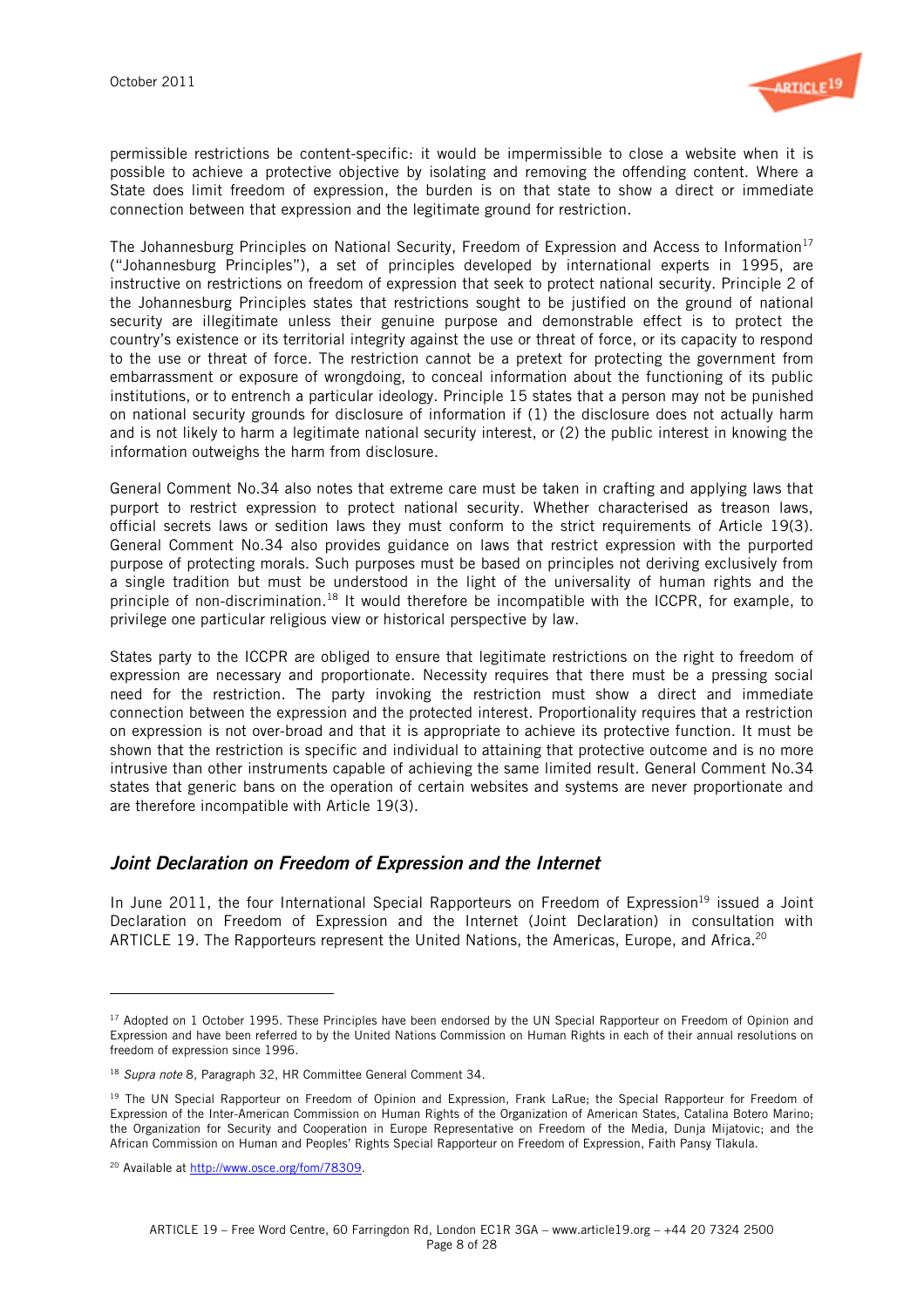

The Rapporteurs stress the transformative nature of the Internet in terms of giving a voice to billions of people around the world, significantly enhancing their ability to access information. They recognise the Internet's potential to promote the realisation of other human rights, such as public participation, as well as to facilitate access to goods and services. Further, they note that the imposition of criminal liability for expression-related offenses must take into account the overall public interest in protecting forums for free expression. On this rationale, the Rapporteurs state that no blanket content-based restriction for material disseminated on the Internet is permissible. Finally, the Rapporteurs also express concern that, even when done in good faith, efforts by governments to regulate for cyber security often fail to take into account the special characteristics of the Internet, with the result that they unduly restrict freedom of expression.

# Cyber Security and Respect for Human Rights

International resolutions and instruments on cyber security recognise the importance of balancing security imperatives with fundamental human rights, in particular the right to freedom of expression. The UN General Assembly Resolution on the "Creation of a global culture of cyber security"<sup>21</sup> states that "security should be implemented in a manner consistent with the values recognised by democratic societies, including the freedom to exchange thoughts and ideas, the free flow of information, the confidentiality of information and communication, the appropriate protection of personal information, openness and transparency."

From a comparative perspective, ARTICLE 19 also notes that the preamble to the Council of Europe Convention on Cybercrime (2001) states that parties must be "mindful of the need to ensure a proper balance between the interests of law enforcement and respect for fundamental human rights … which reaffirm the right of everyone to hold opinions without interference, as well as the right to freedom of expression, including the freedom to seek, receive, and impart information and ideas of all kinds, regardless of frontiers, and the rights concerning the respect for privacy."<sup>22</sup> It is noteworthy that the Convention contains no content-based restrictions other than those relating to child pornography. The potential for domestic Cybercrimes laws to target political dissent is recognised in the Convention at Article 27(4)(a), which allows states to refuse assistance to other states party if that request is perceived to relate to a politically motivated prosecution. With 32 states party, the convention has the largest membership of any international legal instrument on this topic. While Iraq is not a signatory, the Convention provides a model for a cyber crimes law that complies with international human rights standards.

 $^{21}$  See A/RES/57/239, Jan. 31, 2003; available at http://www.itu.int/ITU-D/cyb/cybersecurity/docs/UN\_resolution\_57\_239.pdf.

<sup>22</sup> Convention on Cybercrime, Budapest, 23.XI.2001; available at http://conventions.coe.int/Treaty/en/Treaties/html/185.htm.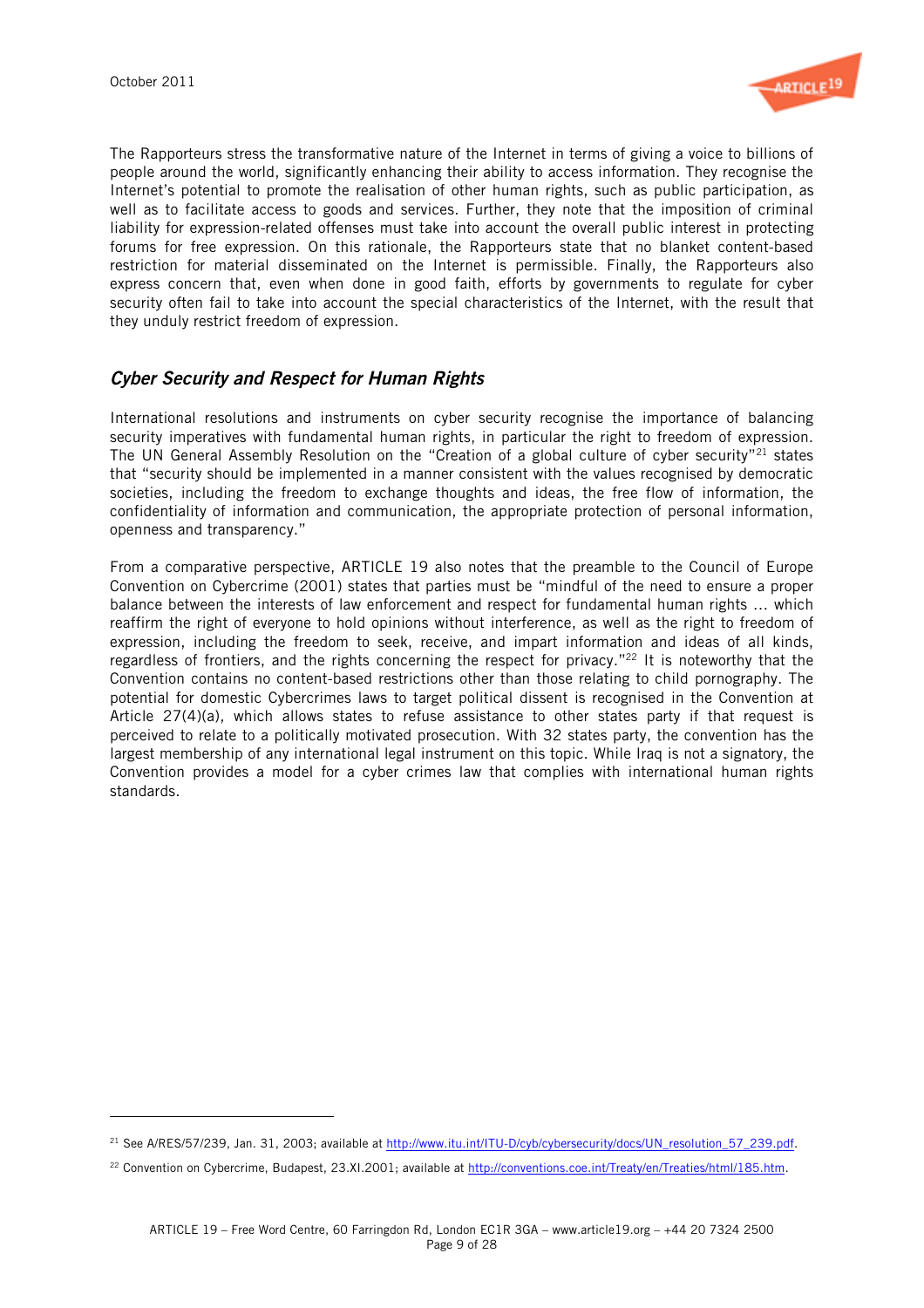

# Analysis of the Informatics Crime Law

The Draft Informatics Crime Law ("the Draft Law") contains a number of provisions that engage the right to freedom of expression. The Draft law is divided into four chapters: definitions and goals; punitive provisions; procedures for collecting evidence, investigation and trial; general regulations and conclusion.

This analysis focuses on substantive provisions contained in the first two chapters that engage the right to freedom of expression, the right to access to information and related fundamental rights. Provisions that do not explicitly engage these rights are excluded from the analysis, but may be found in the text of the Draft Law in the Appendix to this analysis.

# Goals of the Draft Law

Article 2 outlines three goals of the legislature in enacting the Draft Law: to provide legal protection for the legitimate use of computers and information networks; to punish the perpetrators of acts that violate the rights of users; and to prevent the abuse of this law in order to commit computer crimes.

The concluding paragraphs of the Draft Law, titled "purposes," lend more emphasis to the second and third aim while apparently abandoning the first. In these paragraphs, the legislators hold the "new information era" responsible for new risks to individuals and institutions, such as: targeted attacks on data and information; exposure of the private life of individuals; threats to national security and sovereignty; weakening the trust in new technology, and putting the creativity of the human mind in danger.

ARTICLE 19 is concerned that the concluding remarks of the legislators focus attention on the negative consequences that have flowed from the "new information era" while ignoring the positive impact technology has had on society. Indeed, the conclusion that human creativity is jeopardised by technology is unfounded, as creative individuals and industries have fostered new technologies to develop new media and dramatically broaden their audience base. No reference is made to the role of technology in enhancing freedom of expression through increased access to information, enhanced pluralism in public commentary and the promotion of greater public participation in politics.

We note that the Draft Law may incentivise restrictive enforcement of the law without due regard for human rights safeguards. The UN General Assembly<sup>23</sup> and the Council of Europe<sup>24</sup> have both recognised that cyber security should not be achieved at the expense of the enjoyment of fundamental human rights. As noted by the Special Rapporteurs, good faith efforts to regulate for cyber security too often result in undue restrictions on the right to freedom of expression.<sup>25</sup> The Draft Law appears to fit within this category.

ARTICLE 19 encourages the Iraqi Parliament to integrate protections for freedom of expression and freedom of information to the Iraqi legal framework, and provide positive examples of "legitimate" computer use in addition to the perceived threats of the new information era. Any legislation on this subject should encourage that where there is a conflict between the right to freedom of expression and

<sup>&</sup>lt;sup>23</sup> See A/RES/57/239, Jan. 31, 2003; available at http://www.itu.int/ITU-D/cyb/cybersecurity/docs/UN\_resolution\_57\_239.pdf.

<sup>&</sup>lt;sup>24</sup> Supra note 22, Convention on Cybercrime.

<sup>&</sup>lt;sup>25</sup> The United Nations Special Rapporteur on Freedom of Opinion and Expression, Frank LaRue; the Special Rapporteur for Freedom of Expression of the Inter-American Commission on Human Rights of the Organization of American States, Catalina Botero Marino; the Organization for Security and Cooperation in Europe Representative on Freedom of the Media, Dunja Mijatoviæ; and the African Commission on Human and Peoples' Rights Special Rapporteur on Freedom of Expression, Faith Pansy Tlakula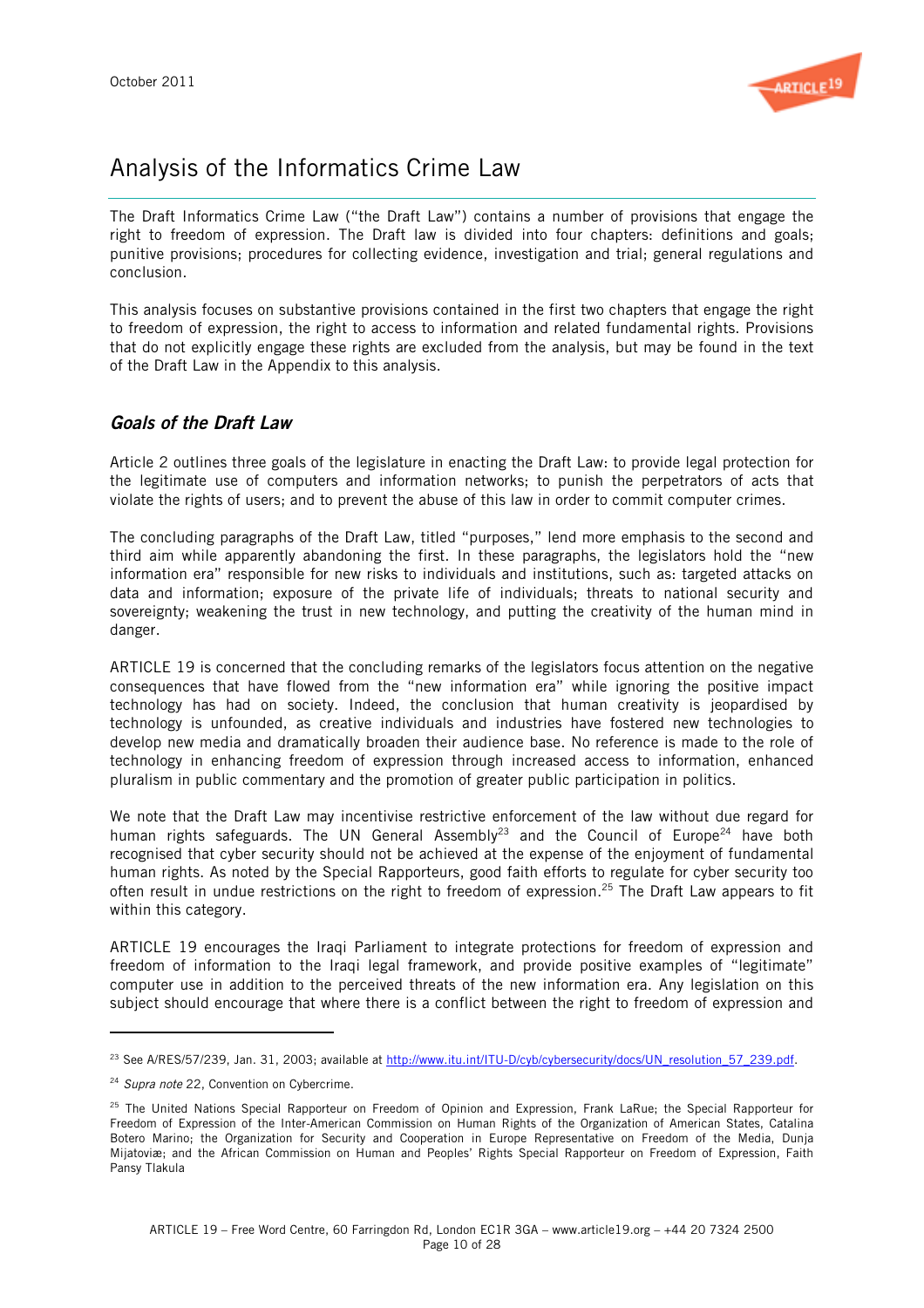

other interests the law pursues; that any restriction on the right is provided by law, pursue a legitimate aim, and be necessary and proportionate.

#### Recommendations

- The right to freedom of expression and the right to freedom of information should be expressly guaranteed in the Iraqi legal framework.
- The Draft Law should incorporate positive examples of technology's role in enhancing enjoyment of fundamental human rights.

# Freedom of Expression and the Protection of National Security and Public Order

As outlined above, the protection of national security and public order is a legitimate ground for restricting freedom of expression where that restriction is prescribed by law, necessary in a democratic society and proportionate. The Draft Law contains a number of provisions that appear to justify restrictions on expression on the basis of protecting national security and maintaining public order, but fail to comply with the three-part test of Article 19 of the ICCPR.

Article 3(1) of the Draft Law criminalises the use of computers or information networks with deliberate intent to (a) compromise the independence of the state or its unity, integrity, safety or any of its high economic, political, social, military or security interests or (b) subscribe, participate, negotiate, promote, contract or deal with an enemy in any way in order to destabilise security and public order or expose the country to danger.

Article 4 of the Draft Law criminalises managing a website with the deliberate intent to (1) implement programs or ideas which are disruptive to public order or promote or facilitate their implementation (2) implement terrorist operations under fake names or to facilitate communications with members or leaders of terrorist groups (3) promote terrorist activities and ideologies or to publish information regarding the manufacturing, preparation and implementation of flammable or explosive devices, or any tools or materials used in the planning or execution of terrorist acts.

Article 6 of the Draft Law criminalises the use of computers and information networks with deliberate intent to (1) create chaos in order to weaken the trust of the electronic system of the state (2) provoke or promote armed disobedience, provoke religious or sectarian strife, disturb public order, or harm the reputation of the country … (4) broadcast or publish false or misleading facts with intent to weaken trust in the electronic financial, trading and monetary systems, or to damage the national economy or the financial trust of the state.

None of the articles listed above comply with the requirement of prescription by law. Each Article contains a number of distinct offences, the key elements of which are not apparent on the face of the law to either the general public or law enforcement. Each provision raises numerous threshold questions. For example, it is not clear what "dealing with an enemy" involves; how one implements a program disruptive to public order; how erroneous commentary on the economy must be before it weakens trust in it; or who "the country" is and how can it be said to have a reputation in human rights terms. The answer to each of these questions raises a multitude of other uncertainties. The only redeeming feature of these provisions is that they require proof of "deliberate intent", although when the *actus reus* of an offence is so unclear, this adds little clarity. ARTICLE 19 believes that to leave these determinations to law enforcement, or even to the judiciary, would lead to arbitrary results that would consequently chill free expression on these issues.

Similarly, the provisions fail to articulate a legitimate aim that fits within the exhaustive list provided by Article 19(3) of the ICCPR. They purport to protect a diverse range of generic community interests that are far broader than the narrow concepts of national security and public order as legitimate restrictions permitted by Article 19(3). The state is given the power to essentially control information across the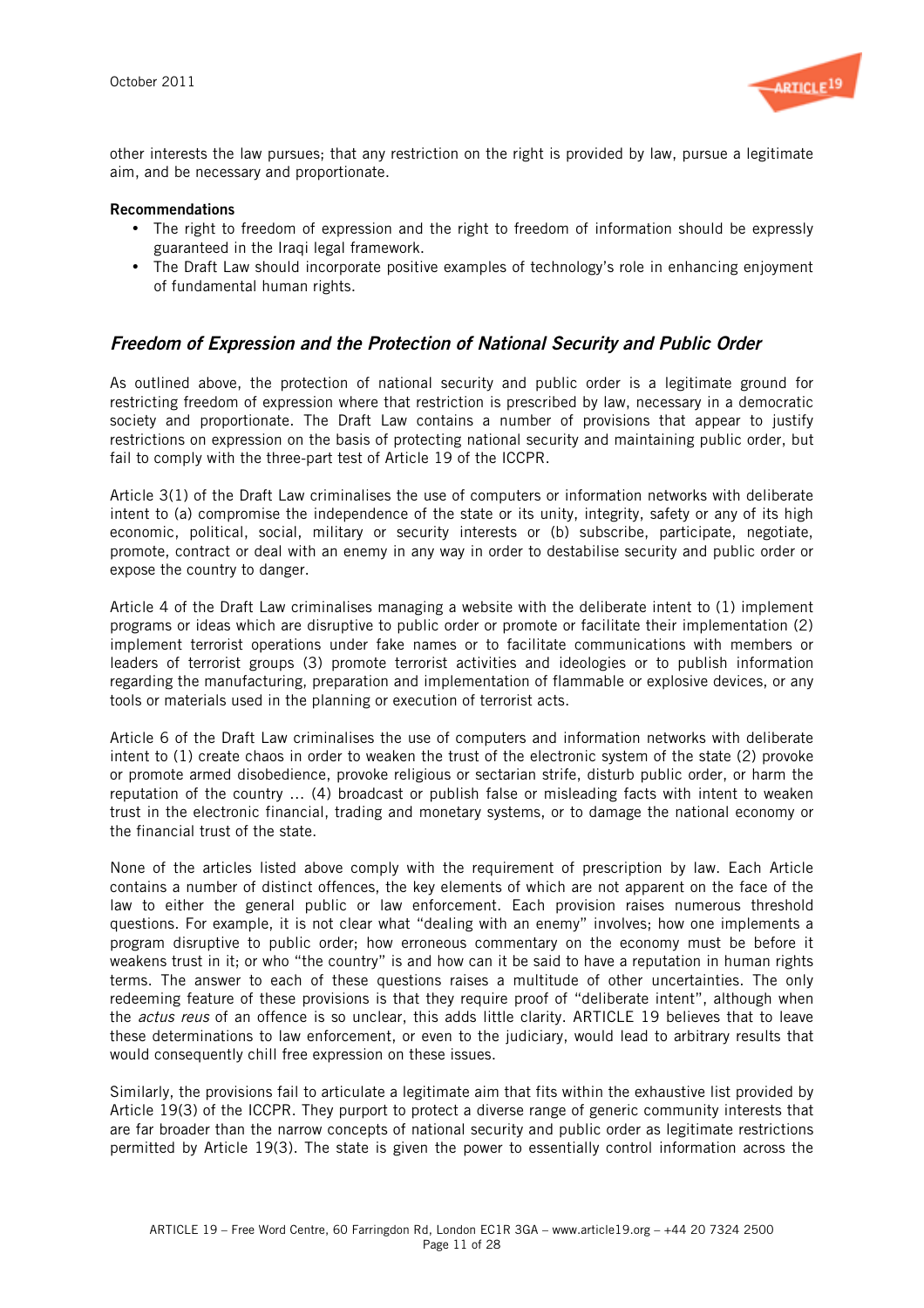

entire spectrum of "economic, political and social interests", including the authority to police vague values such as "trust in the electronic financial, trading and monetary systems." We recall that also General Comment No.34 states that it is not "generally appropriate to include in the remit of [laws protecting national security] such categories of information as those relating to the commercial sector, banking and scientific progress."<sup>26</sup> Elements in these Articles that are more directly linked to safeguarding public order or national security are ambiguous, particularly "implementing ideas disruptive to the public order" or "facilitating communications with members of leaders of terrorist groups."

To fit within the rubric of protecting national security or public order, and to meet the requirements of necessity and proportionality, the interests pursued by these provisions must be more narrowly tailored. The Johannesburg Principles provide authoritative guidance on narrow tailoring for provisions related to national security. Principle 2 states that the genuine purpose and demonstrable effect of a provision must be to protect the country's existence or its territorial integrity against the use or threat of force, or its capacity to respond to the use or threat of force. In violation of these standards, Draft Law Article 3 does not resemble this high threshold, instead protecting illegitimate and vague concepts such as the state's "reputation", its generic "integrity", its "safety" and its "stability."

ARTICLE 19 points out that "public order" must be defined in a similarly narrow fashion. The Draft Law employs concepts of sectarian strife, disruption, and disturbance that feasibly fall beneath the threshold of public disorder that would legitimately necessitate restrictions on free expression. In an analogous case concerning limitations on the right to freedom of association to safeguard public order, the European Court of Human Rights held that the risk of causing tension between communities did not justify an interference with the exercise of the right.<sup>27</sup> Instructive guidance can also be found in the decisions of national courts. For example, in the United Kingdom's Public Order Act, at section 5, threatening, abusive or insulting speech is restricted. However, in order to restrict speech, it must be shown that the speech is more than merely offensive or annoying, and that it was intended or likely to cause violence or alarm or distress.<sup>28</sup>

International standards, reflected in the Johannesburg Principles, also require that there be a causal link between the prohibited expression and the national security threat that is averted by that prohibition. Principle 6 provides a model three-part test for this purpose, allowing expression to be punished as a threat to national security only if a government can demonstrate that: (a) the expression is intended to incite imminent violence; (b) it is likely to incite such violence; and (c) there is a direct and immediate connection between the expression and the likelihood or occurrence of such violence. Provisions that purport to safeguard public order must also demonstrate this causal connection between the prohibited expression and the prevention of public disorder.

Specifically in relation to restrictions on expression that aim to avert terrorist attacks, the four Special Rapporteurs on freedom of expression have provided guidance on the meaning of "incite" that is also centred on causality. Incitement should be understood as a "direct call to engage in terrorism which is directly responsible for increasing the likelihood of a terrorist act occurring, or to actual participation in terrorist acts … Vague notions such as providing communications support to terrorism or extremism, the "glorification" or "promotion" of terrorism or extremism, and the mere repetition of statements by terrorists, which does not itself constitute incitement, should not be criminalised."29

The Draft Law prohibitions concerning national security and public order do not require a showing of this causal link between the expression prohibited and the harm averted. Indeed, the provisions on

l

<sup>&</sup>lt;sup>26</sup> Supra note 8, HR Committee General Comment 34, para 30.

<sup>27</sup> Ouranio Toxo v Greece (2007) 45 EHRR 277, ECtHR.

<sup>28</sup> Percy v. DPP [2002] Crim LR 835, DC.

<sup>&</sup>lt;sup>29</sup> Joint Declaration on defamation of religions, and anti-terrorism and anti-extremism legislation http://www.osce.org/fom/35639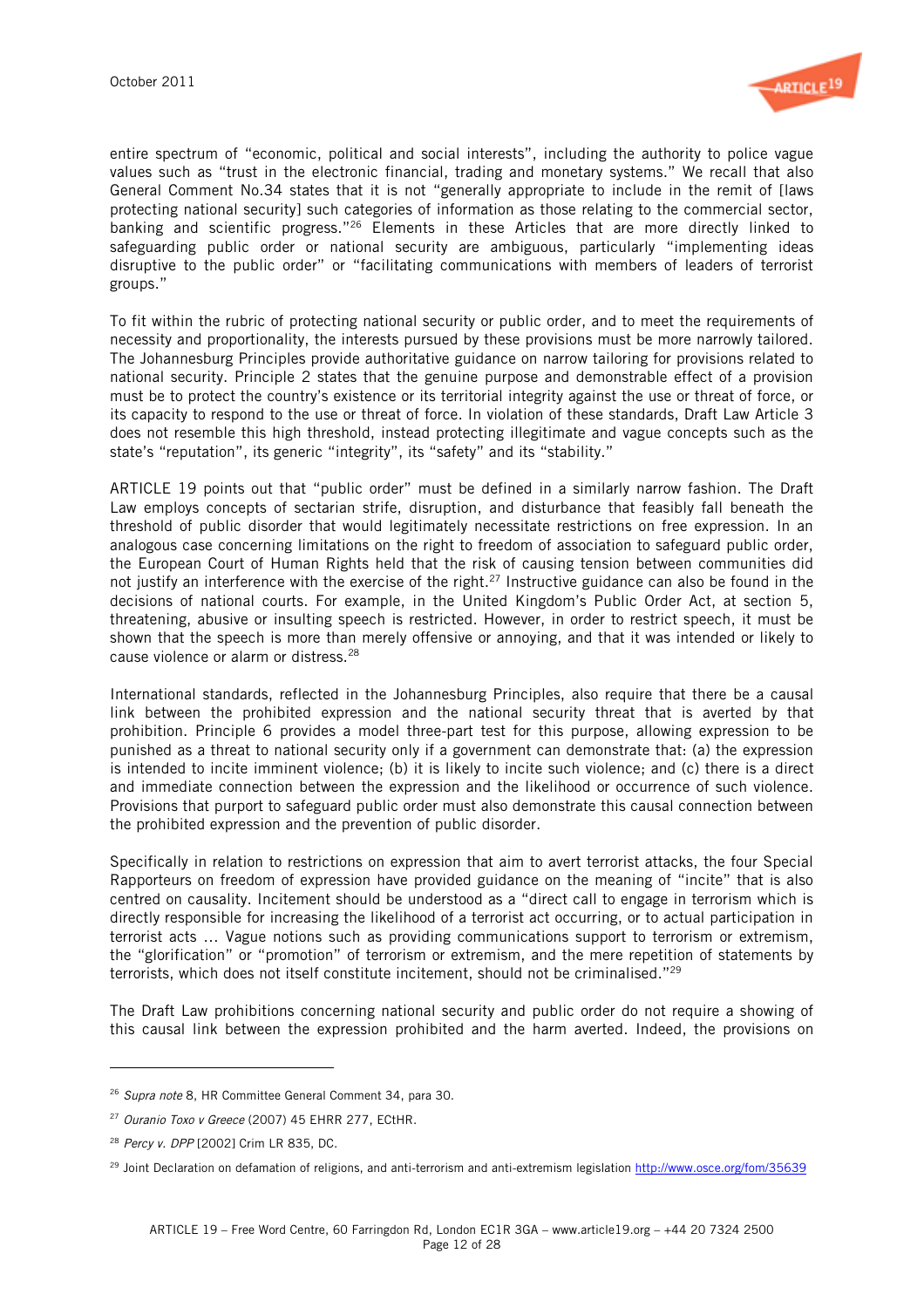

terrorism do exactly what the Special Rapporteurs advice against; they equivocally prohibit the promotion of ideology, the facilitation of communications for terrorists, and the publishing of information relating to various terrorist practices. By failing to tolerate subversive speech that falls beneath the threshold of incitement and neglecting to require a causal connection between the prohibition and the protective outcome, the provisions fail to meet international standards on freedom of expression.

Penalties must also conform to the requirements of necessity and proportionality. Articles 3, 4 and 6 of the Draft Law provide for custodial sentences up to life imprisonment in addition to or instead of a fine between 25 million Iraqi Dinars and 50 million Iraqi Dinars. Life imprisonment and fines of this magnitude for offenses that do not require a showing of actual harm or threat of harm are certainly excessive and would violate the proportionality requirement in all but the gravest of cases.

With this legislative arsenal, law enforcement authorities could claim the legal authority for censoring any critical commentary contrary to official government policy or innocuous expression that poses no actual threat to national security or public order as narrowly defined.

#### Recommendations:

• Articles 3, 4, and 6 of the Draft Law must either be scrapped or amended to require that only expression that is intended to and is likely to incite imminent violence is prohibited, and that the prohibition is likely to avert that violence.

### Freedom of Expression and the Protection of Morals

A number of provisions in the Draft Law place content-specific restrictions on computer-based expression with the purported aim of protecting morals. As outlined above, the defence of public morals is a legitimate ground for restricting expression under Article 19(3)(b) of the ICCPR if that restriction prescribed by law, necessary and proportionate.

In violation of this requirement, Article 21(b) of the Draft Law is the broadest of the restrictions within this category, imposing severe custodial and financial penalties on "whoever violates principles, religious, moral, family, or social values … through information networks or computers." Article 22(2)(a) is similarly broad, prohibiting the establishment of "Internet websites that promote or encourage pornography or any programs, information, images or videos which breach public modesty and morals." In the same manner, Article 22(3) imposes liability on the electronic communication of "words, images, or voices to someone else involving cursing." These are all broad content-based restrictions on expression and are therefore subject to the three-part test of Article 19(3) of the ICCPR.

The Draft Law provides little guidance on the interpretation of these provisions. The offenses are difficult to distinguish, as the vague concepts of "religious, moral, family, or social values"; "public modesty and morals"; and "cursing"; are undefined. In addition, the mental states required for criminal culpability in relation to any of these acts are not specified; an individual may violate the law without intent or knowledge of their act violating these vague standards. Affording law enforcement agencies this degree of discretion while not providing the public with an accessible and certain vision of the prohibition violates the requirement of prescription by law.

As noted above, the protection of public morals is a legitimate aim under the ICCPR. However, these three provisions are premised on fluid concepts that the executive may exploit to censor dissent or impose its subjective values system without regard for the diversity of views held in society. ARTICLE 19 recalls that the HR Committee has stated that the concept of public morals should not be based on principles deriving exclusively from a single tradition, but be understood in the light of the universality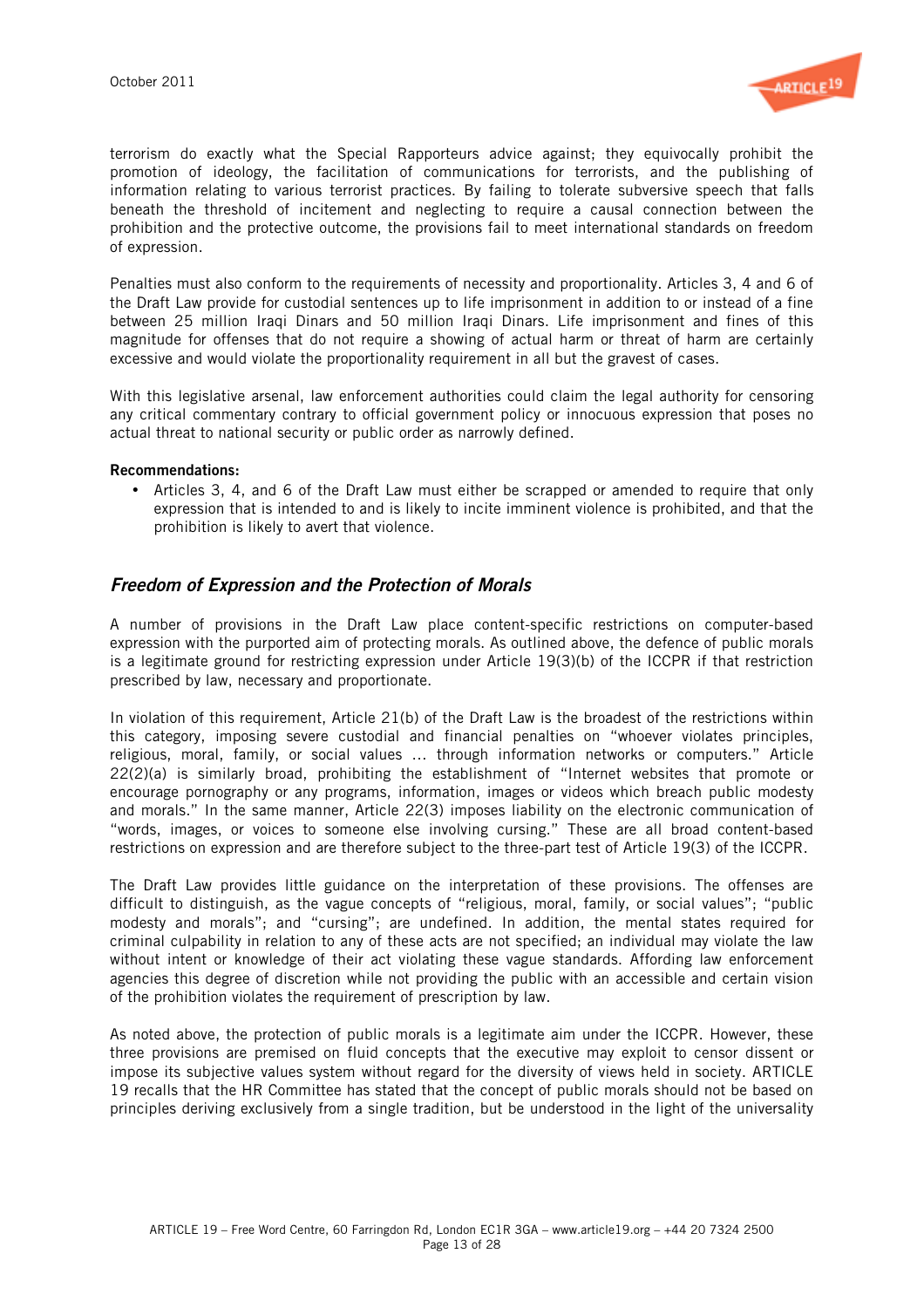

of human rights and the principle of non-discrimination.<sup>30</sup> In their 2008 Joint Declaration, the Special Rapporteurs said restrictions on freedom of expression should be limited in scope to the protection of overriding individual rights and social interests, and should never be used to protect abstract notions, concepts or beliefs, including religious ones.<sup>31</sup> The potential for the laws to be applied in this way renders their aim illegitimate.

The provisions of the Draft Law do not satisfy the requirements of proportionality and necessity in this respect. They bear no relation to the goals of the legislation as set out in Article 2, making the 'pressing need' of the restrictions indiscernible. Law enforcement are given the broadest terms of reference for oppressing expression, allowing them to target any contentious social, religious or political expression without regard to the harm this causes to individuals' rights. Indeed, the provision does not demonstrate a direct and immediate connection between the suppression of that particular expression and the avoidance of any specific individualised threat. For example, no attention is paid to the context of the expression, relevant factors such as the risk that vulnerable, sensitive or non-consenting audience will be exposed to the expression and harmed by it are not considered. The net effect is therefore likely to be counter-democratic: chilling free expression and restricting pluralism. The provisions therefore fail to meet the requirements of Article 19(3) of the ICCPR at each stage of the three-part assessment.

The penalties available include custodial sentences, in some cases a minimum of 12 months, and fines ranging between two and five million Iraqi Dinars. Even if a pressing need were engaged, none of these provisions or the penalties available are narrowly tailored to meet the requirements of proportionality.

# Freedom of Expression and the Protection of Reputation

The ICCPR permits restrictions on freedom of expression to protect the rights of others, including the right to a reputation as protected by Article 17 of the ICCPR. Draft Law Article 22(3) criminalises the use of computers or information networks to relate words, images, or voices to someone else involving slander. The term slander appears to be used synonymously with libel to cover both forms of defamation.

ARTICLE 19 has consistently advocated for the global abolition of criminal defamation laws. The HR Committee has similarly urged all states party to the ICCPR to consider abolishing their criminal defamation laws.32 In their 2002 Joint Declaration, the Special Rapporteurs stated that criminal defamation laws were not justifiable and should be abolished and replaced, where necessary, with civil defamation laws.33 General Comment No. 34 of the HR Committee affirms that all states parties to the ICCPR should consider the decriminalisation of defamation.<sup>34</sup> This advocacy position is strongly supported by a legal analysis of criminal defamation laws against the three-part test of Article 19(3) ICCPR.

Article 22(3) of the Draft Law is not prescribed by law as it does not define any of the key elements of the offense. Expression that "involves" slander is not obviously limited to the dissemination of false

<sup>&</sup>lt;sup>30</sup> Supra note 8, Paragraph 32 HR Committee General Comment 34.

<sup>&</sup>lt;sup>31</sup> Joint Declaration on Defamation of Religions, and Anti-Terrorism and Anti-Extremism Legislation 2008. Available at http://www.osce.org/fom/35639

<sup>&</sup>lt;sup>32</sup> Concluding observations on Italy (CCPR/C/ITA/CO/5); concluding observations on the Former Yugoslav Republic of Macedonia (CCPR/C/MKD/CO/2).

<sup>&</sup>lt;sup>33</sup> Joint Declaration by the UN Special Rapporteur on Freedom of Opinion and Expression, the OSCE Representative on Freedom of the Media and the OAS Special Rapporteur on Freedom of Expression, 10 December 2002; available at http://www.osce.org/documents/rfm/2004/10/14893\_en.pdf.

<sup>34</sup> Concluding observations on Italy (CCPR/C/ITA/CO/5); concluding observations on the Former Yugoslav Republic of Macedonia (CCPR/C/MKD/CO/2).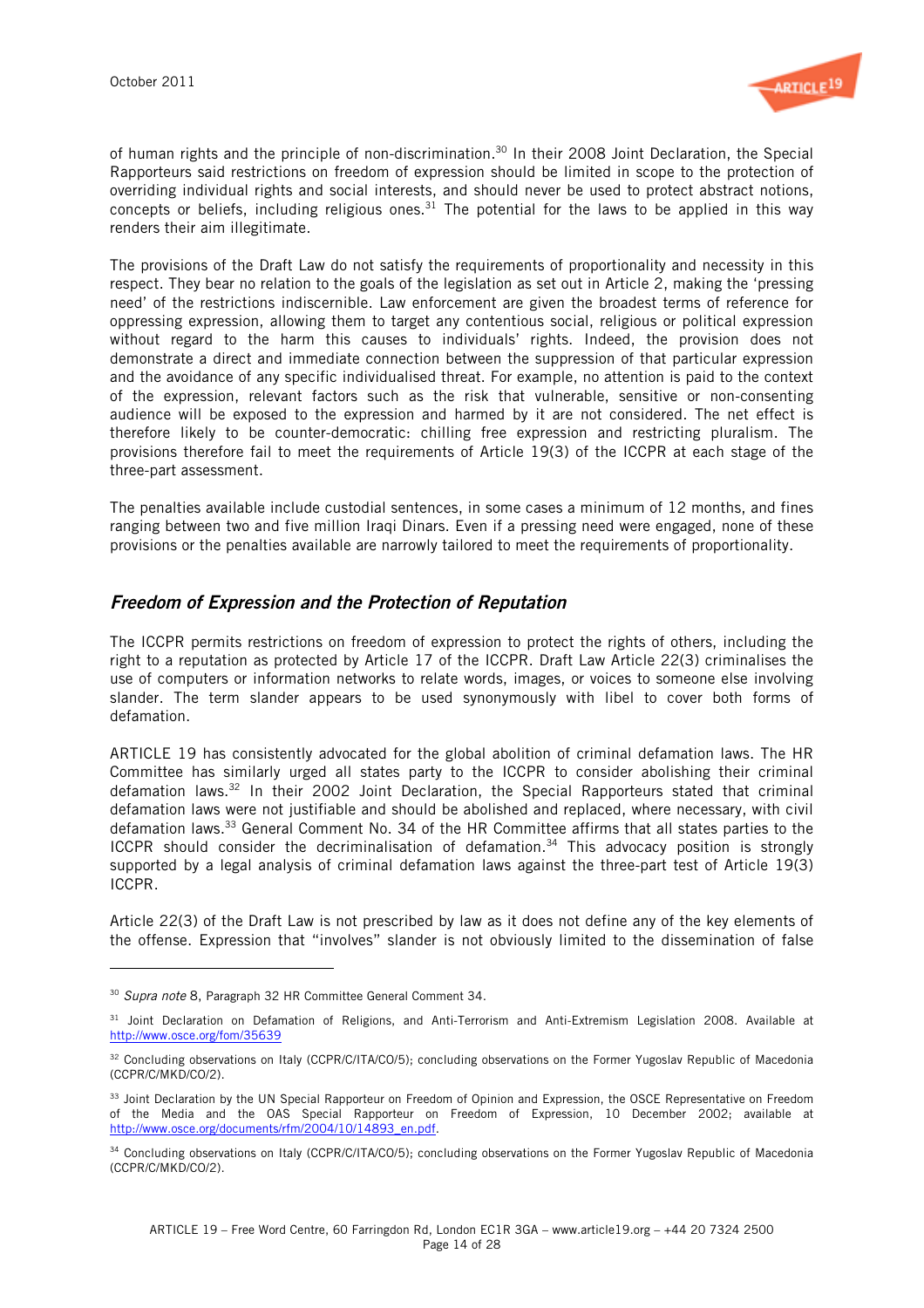

information that brings an injured party into disrepute. The mental element of the offense is also not specified; i.e. whether knowledge or recklessness of the falsity of the slanderous statement is required, as it ought to be. This ambiguity grants too much discretion to law enforcement authorities, who may initiate prosecutions even without a complaint from the apparently injured party. It also creates uncertainty among the general public, particularly among political commentators, as to what expression is permissible and what is not.

The principles of necessity and proportionality require a defamation law to be narrowly tailored to safeguard legitimate expression. Article 22(3) of the Draft Law is too broad to satisfy this requirement as it provides no defences to protect legitimate expression. Firstly, Article 19 ICCPR requires the incorporation of a defence of truth, confirmed by the HR Committee in General Comment No.34, that recognises an individual has no legitimate legal interest in suppressing truthful allegations against them. It is important that a defamation law recognises that there is no human right to a reputation that is not merited by one's conduct. Secondly, Article 19 of the ICCPR requires that defamation laws provide for a public interest defence where the value of the expression to the public is greater than the harm caused to the individual's reputation. This defence is broader than the defence of truth as it potentially covers statements that are false but ought to be protected to safeguard a culture in which free and open debate is encouraged. The defence must attach particular weight to the public interest in expression that concerns public officials, who are expected to display a higher degree of tolerance.<sup>35</sup>

In the case of criminal defamation laws, the law is inherently vulnerable to exploitation if left to the government authorities to enforce. If Article 22(3) of the Draft Law is to be retained, it should safeguard against this danger by only allowing private individuals to initiate prosecutions for criminal defamation claims.

Again, ARTICLE 19 notes that sentencing must also comply with the proportionality principle. Article 22(3) provides for imprisonment of up to two years in addition to fines of between three and five million Iraqi Dinars for the crime of making statements "involving slander". ARTICLE 19 maintains that all criminal sanctions for defamation are disproportionate; fines and prison sentences of the magnitude recommended by Draft Law Article 22(3) certainly violate Article 19 ICCPR.

#### Recommendations:

• Iraq should abolish all criminal defamation provisions; Article 22(3) of the Draft Law should not be adopted.

# Confidential Data and the Protection of Whistleblowers

Two provisions within the Draft Law target the "misuse" of public and private information, seemingly to protect the confidential nature of that information. The broad terms of these provisions have the potential to inhibit the right of individuals to disclose information that ought to be in the public domain, or to overzealously protect privacy rights without providing appropriate safeguards for the right to freedom of expression.

Draft Law Article 13(1)(c) prohibits a person from leaking information that they know by reason of their position with the intent of harming someone, or to bring benefit to themselves, or to use that information for a purpose other than that which it was provided for. A penalty of between 5 million and 10 million Iraqi Dinars and 3 years imprisonment is provided.

Draft Law Article 19(1)(a), read in conjunction with 19(2), imposes a maximum sentence of seven years for public officials engaged in the same act where the information was gained illegally.

l

<sup>&</sup>lt;sup>35</sup> Paragraph 47, General Comment No. 34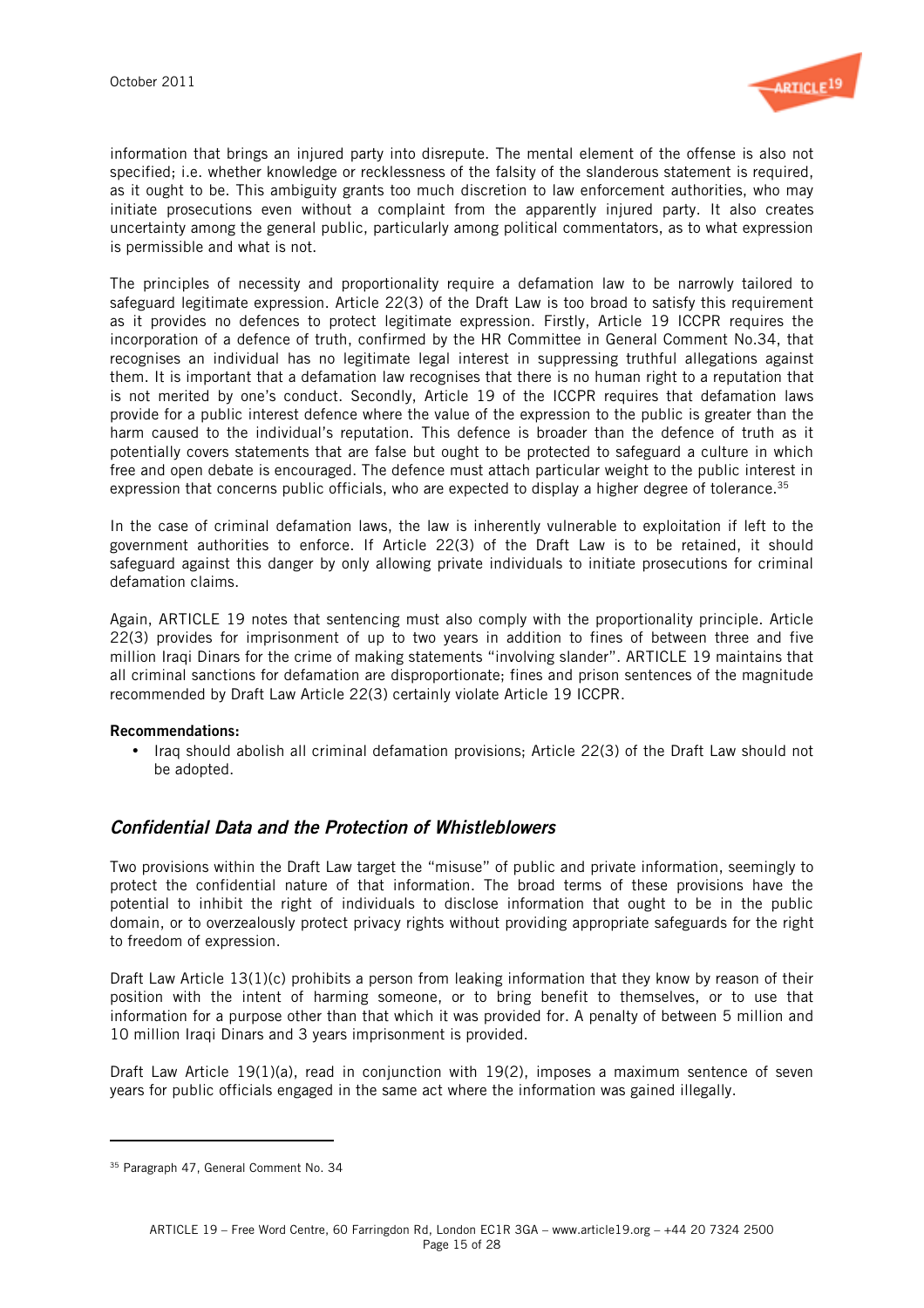

These provisions may be regarded as a form of official and industrial secrets protection applying to both public and private information. The term "by reason of their position" implies a situation in which an employee of a public or private organisation violates their terms of employment by releasing information gained in the course of their employment. This potentially violates international standards that require whistleblowers who promote accountability by disclosing information relating to misconduct be given legal protection from sanctions for engaging in that conduct.

The importance of protecting whistleblowers is recognised in international law. The United Nations Convention on Anti-Corruption<sup>36</sup> Article 33 provides that each state party shall consider incorporating into its domestic legal system appropriate measures to provide protection against any unjustified treatment for any person who reports in good faith and on reasonable grounds to the competent authorities any facts concerning offences established in accordance with this Convention. Iraq acceded to the convention on 17 March 2008. In their 2004 Joint Statement, the four Special Rapporteurs on freedom of expression called on governments to provide better protections for those who release "information on violations of the law, on wrongdoing by public bodies, on a serious threat to health, safety or the environment, or on a breach of human rights or humanitarian law should be protected against legal, administrative or employment-related sanctions if they act in good faith." $37$ 

The Draft Law Articles 13(1)(c) and 19(1)(a) in conjunction with 19(2) fail to provide any legal protections for whistleblowers. Iraq is therefore not in compliance with the United Nations Convention on Anti-Corruption and the Draft Law fails to meet international standards as outlined by the Special Rapporteurs' Joint Declaration on this topic.

#### Recommendations:

• Iraqi legislation should provide protection for individuals who blow the whistle on public or private wrongdoing in accordance with Iraq's obligations under the UN Convention on Anti-Corruption.

### Access to Information

Draft Law Article 21(1)(b) prohibits anyone from accessing a private website of a company or institution with the intent to change the design on this website, modify it, change it, delete it or use it unduly for his or her benefit or for the benefit of someone else.

ARTICLE 19 believes that the criminalisation of utilising a website "unduly" may have detrimental impacts on the right to freedom of expression or freedom of information. "Undue" use of a website may include innocuous and objectionable use of information for unforeseen purposes or use of a website in the commission of a serious offense. On the face of the law it is impossible to discern what type of conduct this provision intends to prohibit or what interest it seeks to protect. It is therefore impermissibly vague.

#### Recommendations:

• The criminal offense of "undue" use of a website should be removed from Draft Law Article  $21(1)(b)$ .

# Protection of Journalists' Sources

<sup>36</sup> Adopted in General Assembly Resolution 58/4 of 31 October 2003

<sup>&</sup>lt;sup>37</sup> Joint Declaration by the UN Special Rapporteur on Freedom of Opinion and Expression, the OSCE Representative on Freedom of the Media and the OAS Special Rapporteur on Freedom of Expression. December 2004.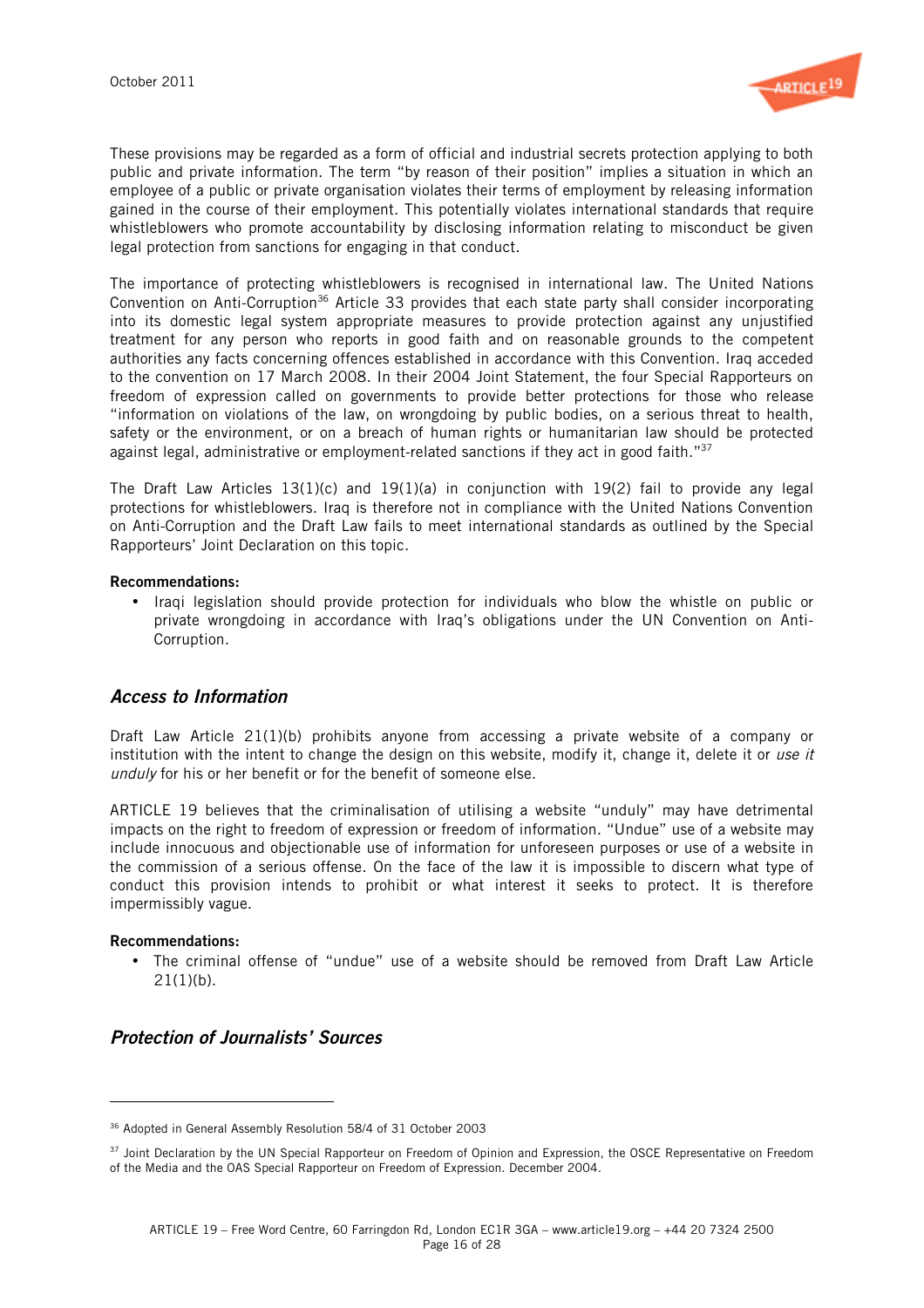

Two provisions in the Draft Law require that individuals disclose information to the authorities on request, raising significant questions regarding the right to privacy. There are serious consequences for the right to freedom of expression, in particular the lack of an exception for journalists who seek to maintain the anonymity of their sources.

Article 13(3) of the Draft Law provides financial penalties of between 3 million and 5 million Iraqi Dinars for whoever refuses to provide the judicial, security and other relevant authorities with requested documents, that essentially includes any form of "information". Article 18(1)(b) appears to replicate this provision but refers specifically to electronic information. The following comments on Article 13(3) therefore apply equally to Article 18(1)(b).

Article 13(3) appears to provide a limitless police power on an unspecified "authority" to request and take property from any person, irrespective of whether there are reasonable grounds to suspect their involvement with an offence. It is not clear that this body requires any judicial permission, e.g. in the form of a warrant, to enforce their requests for information, or whether the body is subject to any judicial oversight. Without accountability this body is likely to abuse its powers in a way that may have the knock-on effect of discouraging people from seeking and maintaining information records on subjects they perceive the state as having an interest in. This directly interferes with an individuals right to privacy under Article 17 of the ICCPR and is consequently likely to impact enjoyment of the right to freedom of expression and access to information under Article 19 of the ICCPR.

More specifically, Article 13(3) of the Draft Law contains no exceptions for journalists who are required to protect the anonymity of their sources. In many instances, anonymity is the precondition upon which information is conveyed to a journalist. Protecting a journalist's right to protect their sources is therefore central to maintaining a free press fully capable of exercising its watchdog function in society, to expose official corruption and corporate wrongdoing. Denying this right also undermines the individual journalist and sources right to freedom of expression and access to information, and potentially puts their personal security in jeopardy. The European Court of Human Rights has held that the obligation of a journalist to protect their source's identity can only be denied in certain narrow circumstances where mandated by an overriding public interest.38

From a comparative perspective, ARTICLE 19 also recalls that the Committee of Ministers for the Council of Europe has issued recommendations on when the journalists' privilege may be overridden.<sup>39</sup> The explanatory memorandum provides that this may only be done in "exceptional circumstances where vital public or individual interests are at stake and can be convincingly established."40 The reasoning of the Council of Europe can similarly be applied to the ICCPR. The reasons for compelling a journalist to disclose their sources must correspond to and not exceed the legitimate grounds for restricting expression under Article 19(3) ICCPR. To compel a journalist to disclose their source the authority must demonstrate that alternative measures to gain that information do not exist or have been exhausted. Additionally, they must show that the public interest in disclosure clearly outweighs the public interest in non-disclosure. The Council of Europe anticipates that a journalist may be required to disclose their sources if necessary to protect human life, to prevent major crime or in the defence of a person accused of having committed a major crime.<sup>41</sup> In addition, only a judicial body should have the power to compel a journalist to disclose their sources.

<sup>&</sup>lt;sup>38</sup> Goodwin v. the United Kingdom, 27 March 1996, Application No. 17488/90 (European Court of Human Rights).

<sup>&</sup>lt;sup>39</sup> Recommendation No. R (2000) 7 of the Committee of Ministers to member states on the right of journalists not to disclose their sources of information, adopted 8 March 2000.

<sup>&</sup>lt;sup>40</sup> Council of Europe Committee of Ministers, Explanatory Memorandum to Recommendation No. R (00) 7 of the Committee of Ministers to member states on the right of journalists not to disclose their sources of information, para 28.

 $41$  Council of Europe Committee of Ministers, Explanatory Memorandum to Recommendation No. R (00) 7 of the Committee of Ministers to member states on the right of journalists not to disclose their sources of information, para 37-41.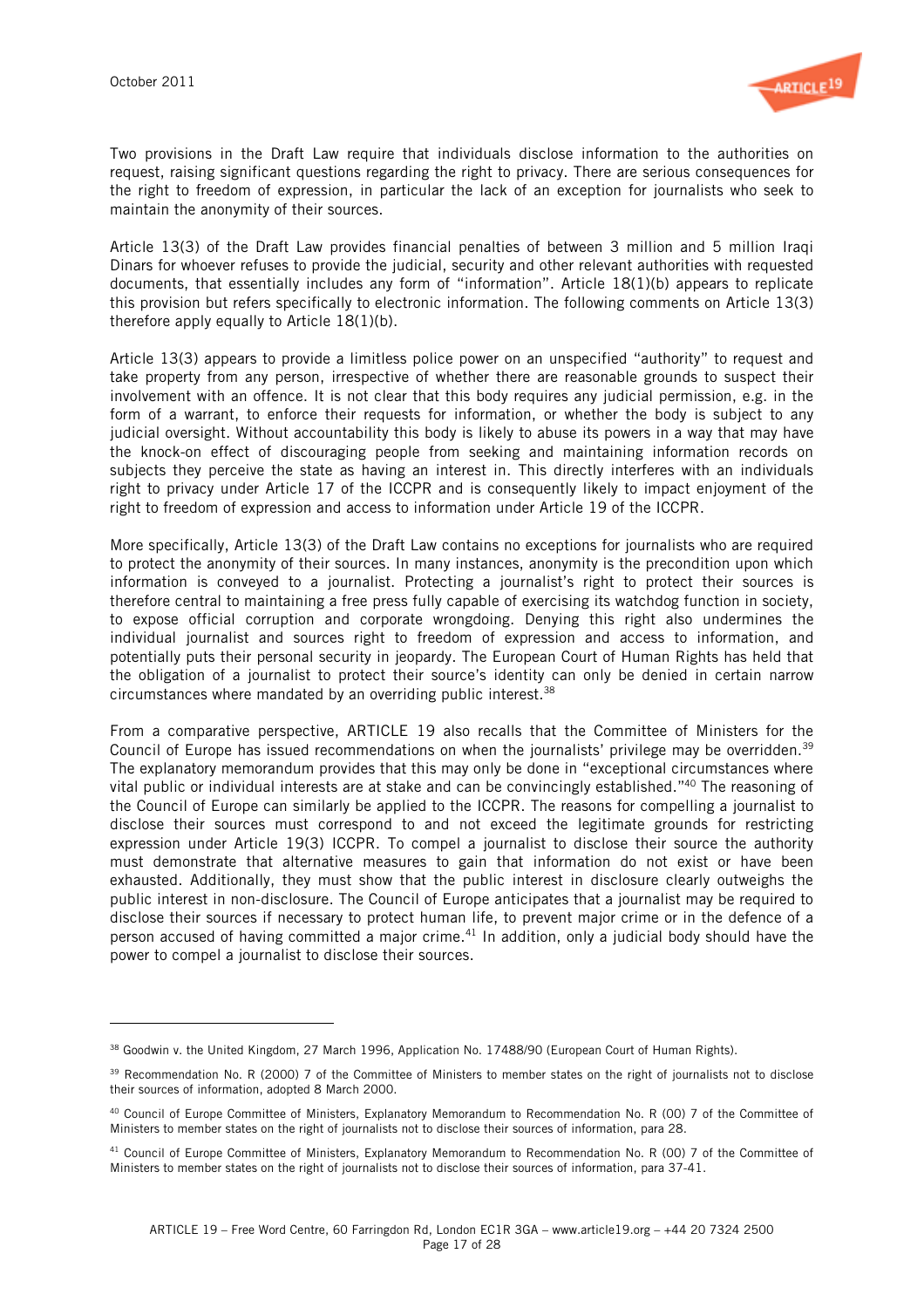

Hence, Article 13(3) of the Draft Law falls short of international standards on respect for the right to freedom of expression and the right to privacy. Specifically it poses particular problems for the protection of journalists' sources and is likely to undermine media freedom in Iraq.

#### Recommendation

• Article 13(3) should be scrapped, or significantly amended to conform with international standards on respect for privacy, freedom of expression and the protection of journalists' sources.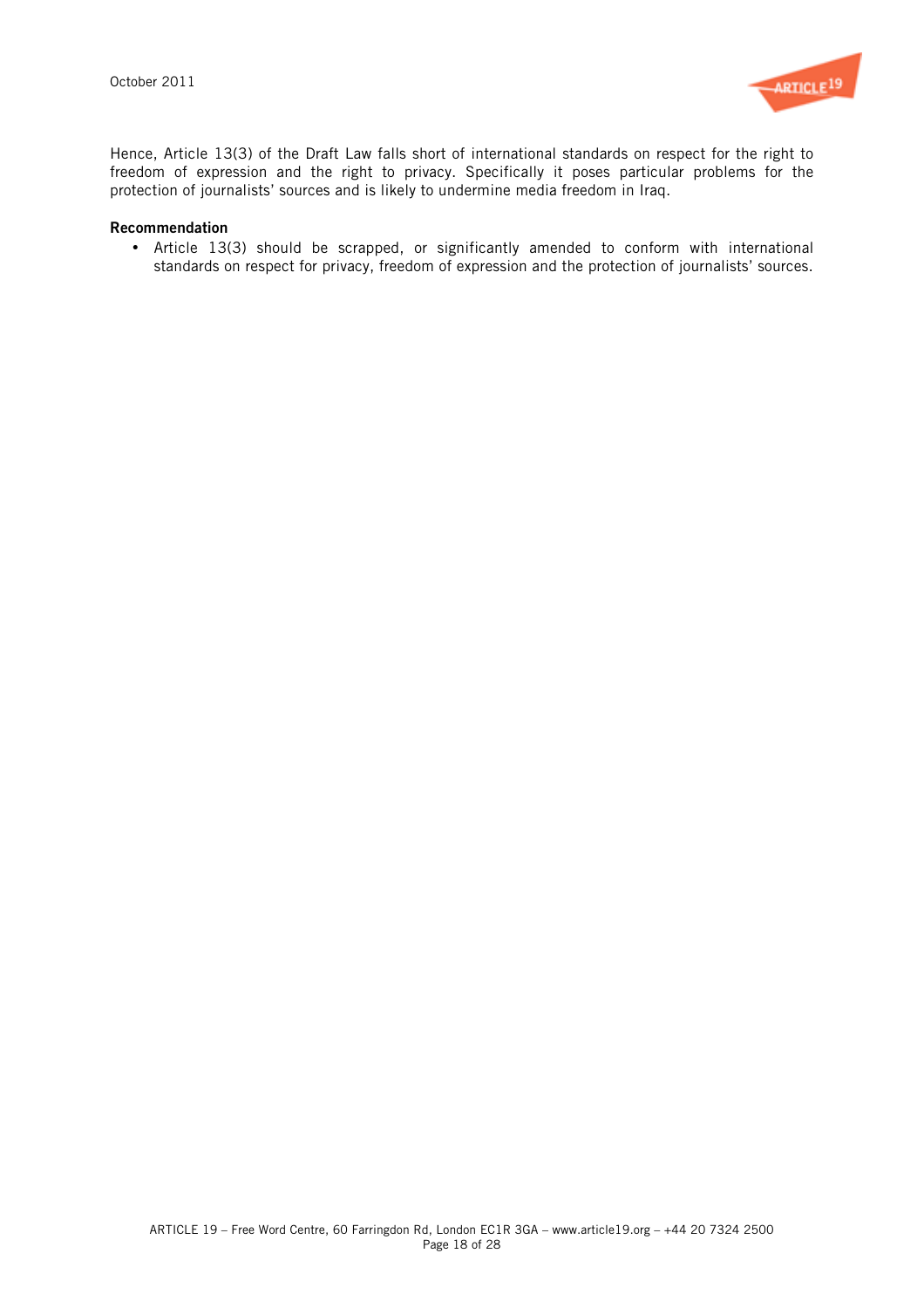

# Appendix: Text of the Draft Informatics Crime Law

#### In Name of the People

#### The Presidential Council

Based on what the parliament has passed and what was endorsed by the Presidential Council and the provisions of item (I) of Article (61) and item (III) of Article (73) of the Iraqi Constitution,

#### The following law has been issued

# No. ( ) for the year 2010

Informatics Crimes Law

#### Chapter 1) Definitions and Goals

#### Article 1) The following words and terms shall be defined as such for the purposes of this law: (A) Computer: any device or interconnected group of devices for the purpose of conducting automated data processing. Second) Automated Data Processing: the processes and tasks that are subject to computer data including their generation, sending, reception, storage or processing in any other way. Third) Computer Data: this includes facts, information, concepts or any other means used in any form to carry out automated processing of data such as programs and systems. Fourth) Programs: a set of commands that makes the system capable of performing automated processing of data. Fifth) Information Network Service Providers: Any person or legal entity which provides users with internet services that allow computers to communicate. It also includes any other person handling stored data on behalf of the service provider. Sixth) Passkeys: Includes the sets of characters and numbers needed for accessing networks, devices and computers or any header sent from or to an Access Point including the date, size, time of connection and information identifying the location which data is being transferred from or to. This incorporates all means of communications including cellular telecommunications. Seventh) Subscription Data: it is the information requested by the service provider to identify and determine the physical address or the account information of the subscriber or the user of the service. This includes any information about the network, devices, individuals, computers, metadata, services, fees or where the devices are physically located if different from the location provided by Login Credentials. Eighth) Electronic Cards: includes any credit cards, debit cards or any other payment card issued by an entity authorized by law. Ninth) Information Network: Any group of computers or information-processing systems interconnected with each other to share data and information such as private networks, public networks and the Internet. Tenth) Electronic Signature: a personal mark in the form of letters, numbers, symbols, signs, sounds or other means having a unique style which indicates its relation to the site and is approved by a certification agency. Eleventh) Electronic Media: Includes electric, magnetic, optical or electromagnetic media, or any similar media which enables the creation and processing of information, exchange and storage. Twelfth) Information: includes data, text, images, shapes, sounds, icons, databases and computer programs and the like which are created, stored, processed or sent by electronic media.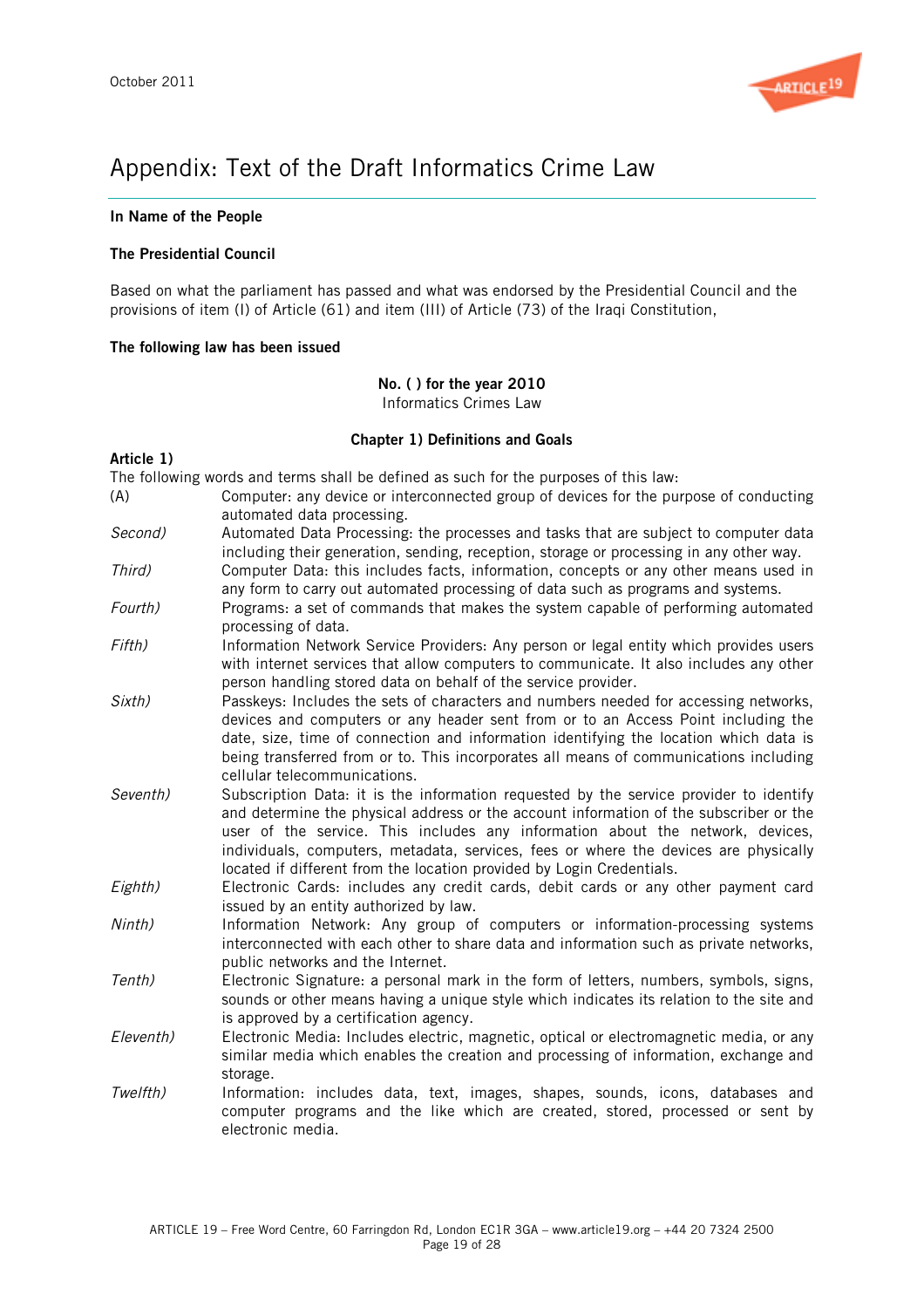

- Thirteenth) Electronic Mail: a letter containing information which is created, attached, saved, transmitted or received in whole or in part, by electronic, digital, optical or any other media.
- Fourteenth) Information Processing System: an electronic system used to create, send, receive, process or store information messages in any manner.
- Fifteenth) Digital Certificate: a certificate issued by a licensed agency to testify the matching of an electronic signature to a specific person based on documentation procedures supported by law.

#### Article 2)

This law aims to provide legal protection for the legitimate use of computers and information networks, to punish the perpetrators of acts which violate the rights of users whether they may be individuals or legal entities and to prevent the abuse of this law in order to commit computer crimes.

#### Chapter 2) Punitive Provisions

# Article 3)<br>First)

- 
- A penalty of life imprisonment and a fine of not less than (25,000,000) twenty five million Iraqi Dinars and not more than (50,000,000) fifty million Iraqi Dinars shall be sentenced on whoever uses computers or information networks with deliberate intent to commit one of the following acts:
	- (A) Compromise the independence of the state or its unity, integrity, safety, or any of its high economic, political, social, military or security interests.
	- (B) Subscribe, participate, negotiate, promote, contract or deal with an enemy in any way in order to destabilize security and public order or expose the country to danger.
	- (C) Damage, cause defects, or hinder devices, systems, software, or information networks belonging to security, military or intelligence authorities with a deliberate intention to harm the state's internal or external security, or expose it to danger.
- Second) Anyone who deliberately uses computer hardware, software, systems or information networks which belong to security, military or intelligence agencies with the deliberate intention to harm them, copy from them to send to an enemy, take advantage of them to carry out crimes against the state's internal or external security, or conceal such crimes shall be liable to the penalty provided in clause (First) of this article.

### Article 4)

A penalty of life imprisonment and a fine of not less than (25,000,000) twenty five million Iraqi Dinars and not more than (50,000,000) fifty million Iraqi Dinars shall be sentenced on whoever establishes or manages a website with deliberate intent to commit one of the following acts:

- First) Implement programs or ideas which are disruptive to public order or promote or facilitate their implementation.
- Second) Implement terrorist operations under fake names or to facilitate communication with members or leaders of terrorist groups.
- Third) Promote terrorist activities and ideologies or to publish information regarding the manufacturing, preparation and implementation of flammable or explosive devices, or any tools or materials used in the planning or execution of terrorist acts.

### Article 5)

A penalty of life imprisonment and a fine of not less than (30,000,000) thirty million Iraqi Dinars and not more than (40,000,000) forty million Iraqi Dinars shall be sentenced on whoever commits one of the following acts:

First) Creates or publishes a website on the Internet for the purpose of human trafficking, or facilitates or promotes it in any form, or helps make deals or negotiations with the intention to perform human trafficking in any form.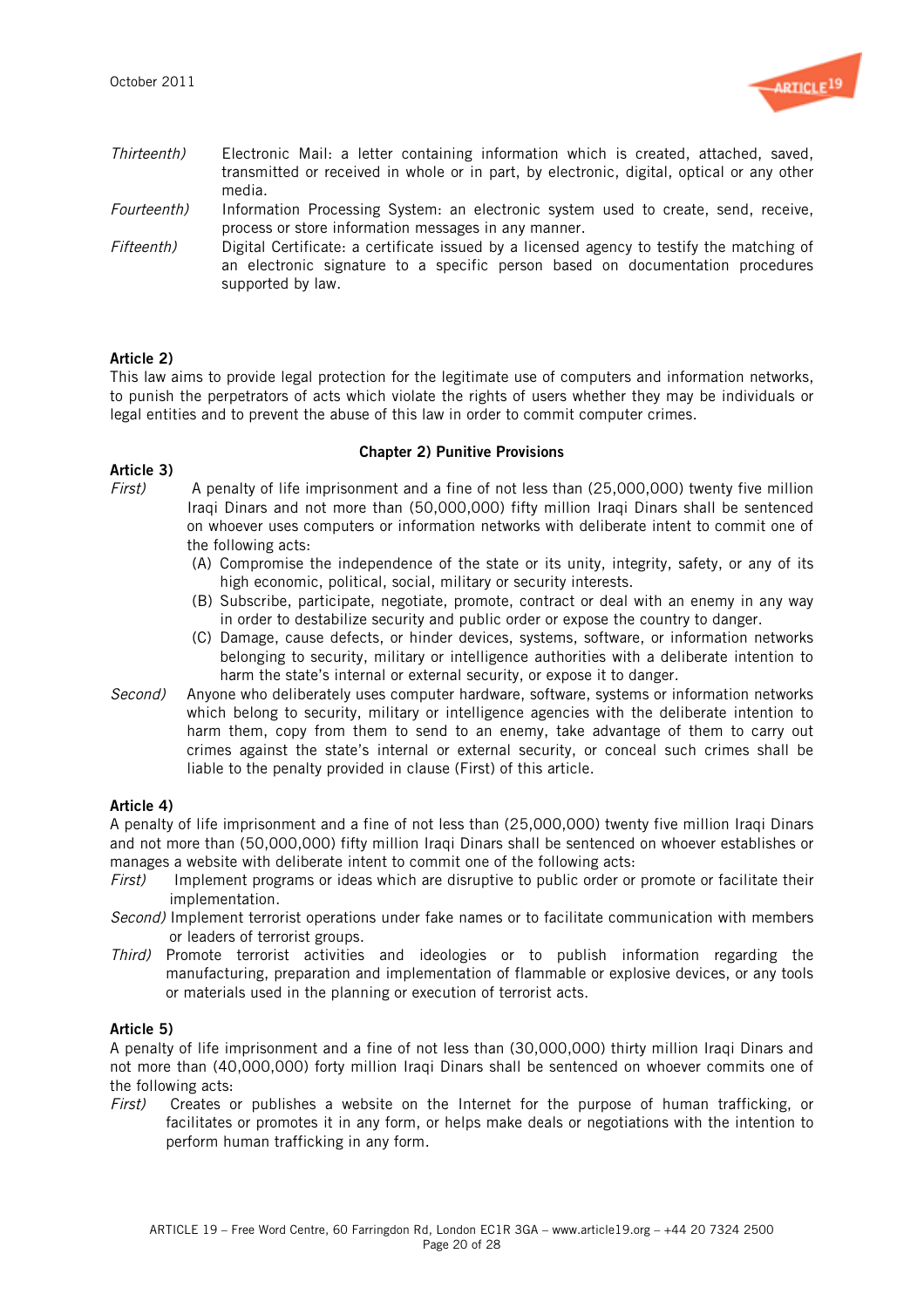

Second) Creates or publishes a website on the Internet for the purpose of trafficking, promoting, or facilitating the abuse of drugs or psychotropic substances and the likes, or contracts, deals or negotiates with the intention to carry out transactions relating to trafficking in any form.

#### Article 6)

A penalty of temporary or life imprisonment and a fine of not less than (25,000,000) twenty five million Iraqi Dinars and not more than (50,000,000) fifty million Iraqi Dinars shall be sentenced on whoever uses computers and information networks with deliberate intent to commit one of the following acts:

First) Create chaos in order to weaken the trust of the electronic system of the state.

- Second) Provoke or promote armed disobedience or threaten to do so. Provoke religious or sectarian strife, disturb public order or harm the reputation of the country.
- Third) Deliberately damage, disable, defect, hinder or harm computer equipment, systems or information networks which belong to the state departments with intent to tamper with its system and infrastructure.
- Fourth) Broadcast or publish false or misleading facts with intent to weaken trust in the electronic financial system or electronic trading and monetary currencies and the likes, or to damage the national economy or the financial trust of the state.

### Article 7)

A penalty of temporary imprisonment and a fine of not less than (10,000,000) ten million Iraqi Dinars and not more than (30,000,000) thirty million Iraqi Dinars shall be sentenced on whoever commits the following:

- First) Deliberately uses computers or information networks belonging to individuals, companies, agencies, banks or financial institutions and successfully steals other people's money, possessions, financial rights or achieves financial benefits for his/her self or someone else or deprives others of their financial rights by any means.
- Second)Uses a computer or information network to seize programs, information, data or codes (for him/her self or for the benefit of someone else) of any electronic contracts or transactions, electronic cards, payments, money transfers, bonds or signatures on cheques using fraudulent methods or by using a fake alias or incorrect description to deceive the victim.
- Third) Tampers, manipulates, changes or makes up data, invoices or programs which are related to stocks, bonds and currency rates traded within Iraq or data, invoices or programs which are used by constituencies within Iraq in activities on behalf of other parties related to stocks, bonds or currencies outside of Iraq.

# Article 8)<br>First) T

- Temporary imprisonment and a fine of not less than (10,000,000) ten million Iraqi Dinars and not more than (15,000,000) fifteen million Iraqi Dinars shall be sentenced on whoever commits the following acts:
	- (A) Forges, imitates or makes up by himself or using someone else, an electronic signature, bond or other writing or authentication certificate or a license for using digital signatures the like, or uses any of the above deliberately in an illegal manner.
	- (B) Forgers, imitates or makes up by himself or using someone else an electronic card or a smart card or any means which are used for local and foreign money transfers inside Iraq, or uses them, promotes them or deals with them while aware of their fraudulent nature.
	- (C) C. Uses or attempts to use a forged electronic card knowingly, or uses a forged card for pre-payment reservation knowingly.
	- (D) D. Deliberately makes up for himself or for someone else fake electronic data, documents, records or files or makes any manipulation or modification in any electronic document and uses any of them before a public or private constituency.
	- (E) E, Creates or posses, for the purpose of sale, distribution or display, programs, devices, data or any other technological method which can be used in forging, counterfeiting or manipulating with the intention or committing a crime or fraud.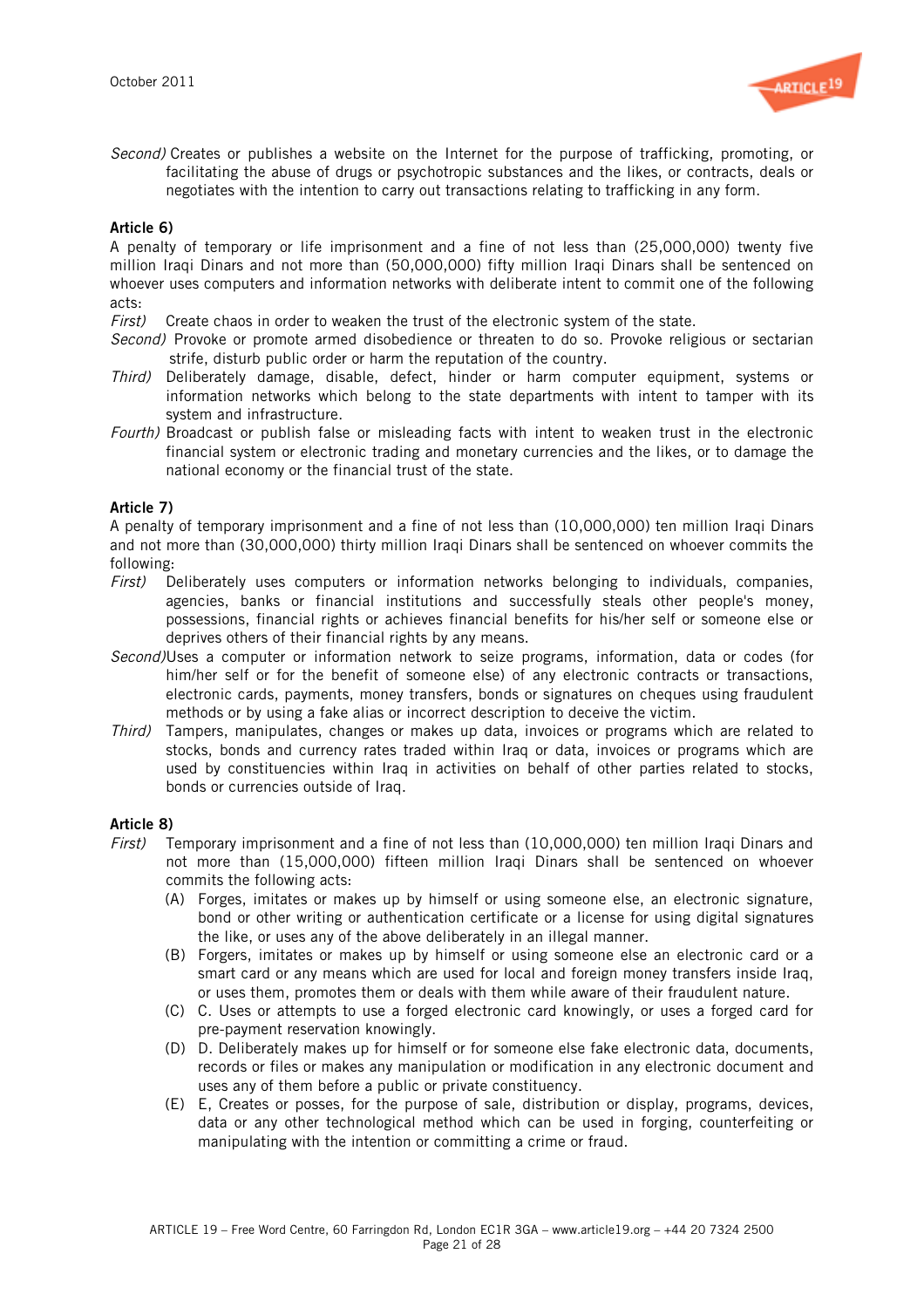

- Second) The acts mentioned in the First item of this Article would have a penalty of imprisonment for not less than ten (10) years and a fine of not less than (20,000,000) twenty million Iraqi Dinars and not more than (30,000,000) thirty million Iraqi Dinars if the acts were:
	- (A) Concerning the rights of the state, public sector or private institutions which provide public benefit.
	- (B) Committed by an employee or someone in charge of public service while performing their job or because of it.

# Article 9)<br> $First$

- The penalty of imprisonment for not more than (10) ten years and a fine of not less than (5,000,000) five million Iraqi Dinars and not more than (10,000,000) ten million Iraqi Dinars shall be sentenced on whoever steals, possesses or deliberately seizes an electronic signature, a writing, documents, records or electronic financial trading and monetary currencies or any electronic invoices which are related to the rights, wealth or properties of others, for the sake of seeking benefit for him/her self.
- Second) The penalty of temporary imprisonment and a fine of not less than (3,000,000) three million Iraqi Dinars and not more than (5,000,000) five million Iraqi Dinars shall be sentenced on whoever is entrusted with the devices, programs, data, information networks, electronic cards or any electronic invoices, whether he/she has been appointed by the public authorities to protect them as a secretary or a guard and he/she seizes them with the intention to possess or to utilize for his/her own benefit or the benefit of someone else or has achieved earnings from them in an illegal manner.

#### Article 10)

A penalty of imprisonment for not less than seven (7) years and a fine of not less than (10,000,000) ten million Iraqi Dinars and not more than (30,000,000) thirty million Iraqi Dinars shall be sentenced on whoever establishes, manages, promotes or publishes a website on the internet which allows or facilitates money laundering through illegal monetary operations such as fake bank transfers, virtual transactions or transfers, exchanges, uses, obtains or possesses money through illegal electronic means or by hiding the money's sources while knowing that it came from illegal sources.

#### Article 11)

- First) A penalty of imprisonment for not than seven (7) years and a fine of not less than (3,000,000) of three million Iraqi Dinars and not more than (5,000,000) five million Iraqi Dinars shall be sentenced on whoever commits the following acts:
	- (A) Threatens someone using computers and information networks to commit a felony against him/her self or against his/her properties or against someone else's property in order to threaten someone into taking or abstaining from a certain action.
	- (B) Sends or transmits any message, news, or electronic documents through computers or information networks which contains information which implies a threat or blackmail for a person to take or abstain from a certain action.
- Second) For all the cases of threats or blackmail using computers and information networks not mentioned in the First item in this article, the penalty would be temporary imprisonment and a fine of not less than (2,000,000) two million Iraqi Dinars and not more than (4,000,000) four million Iraqi Dinars.

#### Article 12)

- First) A penalty of temporary imprisonment and a fine of not less than (3,000,000) three million Iraqi Dinars and not more than (5,000,000) five million Iraqi Dinars shall be sentenced on whoever establishes, publishes or presents a false digital signature certificate.
- Second) A penalty of temporary imprisonment for not less than three (3) months and not more than (1) one year or a fine of not less than (30,000,000) thirty million Iraqi Dinars and not more than (50,000,000) fifty million Iraqi Dinars shall be sentenced on whoever practices issuing digital signature certificates illegally.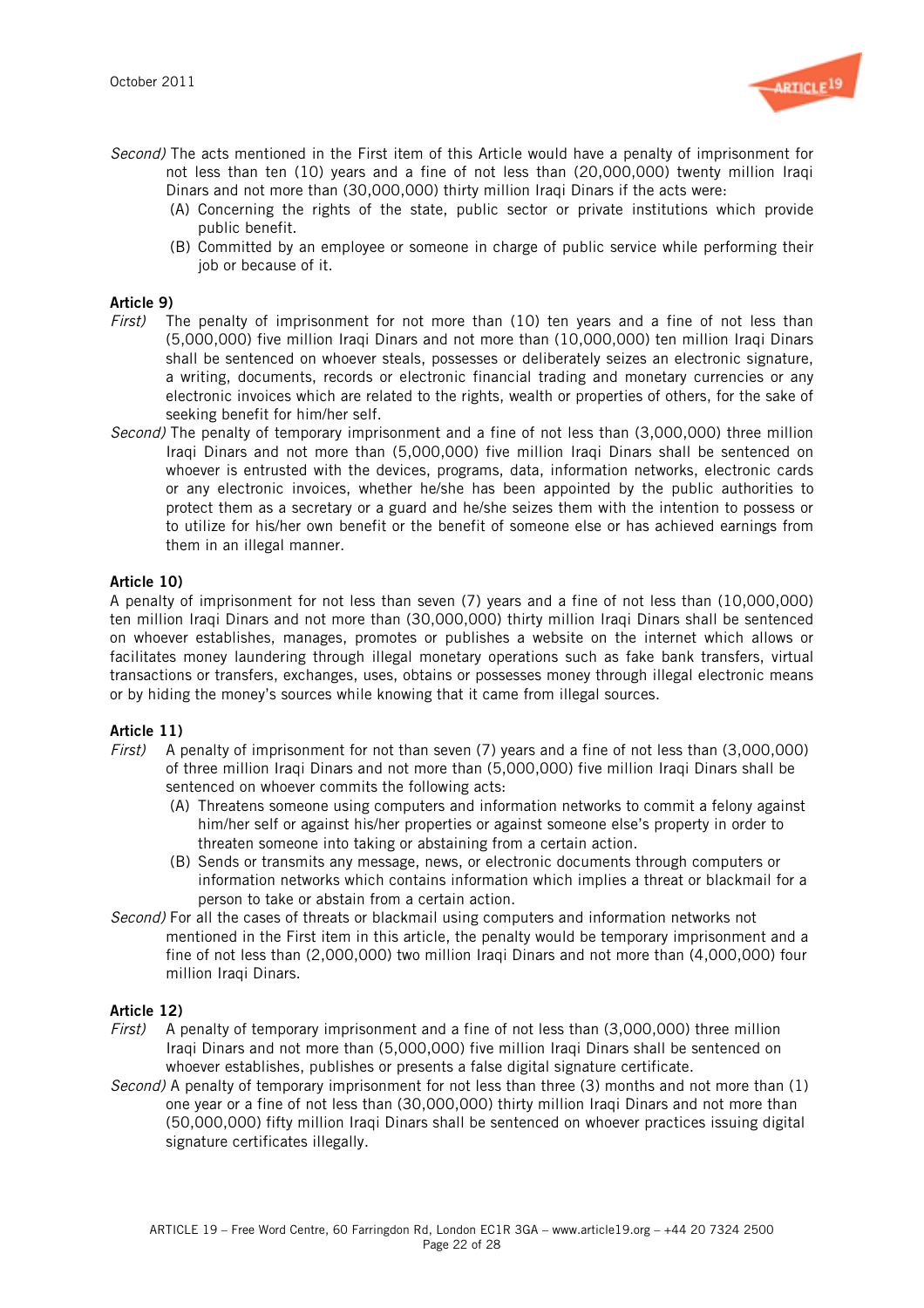

# **Article 13)**<br> $First)$  A

- A penalty of imprisonment for not less than three (3) years and/or a fine of not less than (5,000,000) five million Iraqi Dinars and not more than (10,000,000) ten million Iraqi Dinars shall be sentenced on whoever:
	- (A) Deliberately damages or destroys an electronic signature, medium or mail.
	- (B) Deliberately uses an electronic writing, mail, medium or signature, contrary to their terms and conditions of use.
	- (C) Anyone who due to his/her position knows data of electronic signatures or electronic media or information and leaks them with the intent to harm someone or to bring benefit to him/her self or someone else, or uses them for a purpose different than the purpose for which they were provided.
	- (D) Gains unauthorized access in any way to an electronic signature, medium or mail or hacks media or intercepts or disables them from performing.
- Second) A penalty of temporary imprisonment and a fine of not less than (3,000,000) three million Iraqi Dinars and not more than (10,000,000) ten million Iraqi Dinars shall be sentenced on whoever provides false information to a digital certificate issuing agency with the intent to obtain, suspend or cancel a certificate.
- Third) A fine of not less than (3,000,000) three million Iraqi Dinars and not more than (5,000,000) five million Iraqi Dinars shall be sentenced on whoever refuses to provide the judicial, security and other relevant authorities to submit all requested documents including licenses, reports, information, statistics, data, records, electronic trading and monetary currencies, software or any other electronic invoices and as long as it is relevant to the activities carried on, and does not violate the rights of intellectual property.

# **Article 14)**<br> $First)$  A r

- A penalty of imprisonment not more than three (3) years or a fine of not less than (10,000,000) ten million Iraqi Dinars and not more than (15,000,000) fifteen million Iraqi Dinars shall be sentenced on whoever commits the following acts:
	- (A) Damages, defects or disables an electronic bond or an electronic card that is currently in credit or reservation, or has done so to any other financial or property rights or any other electronic mail used to prove these electronic rights.
	- (B) Uses electronic trading and monetary currencies, electronic records, electronic cards or any invoices related to computers and information networks in his/her business, which include rights of others, and neglects organizing these records.
- Second) A penalty of imprisonment for not less than three (3) years and/or a fine of not less than (15,000,000) fifteen million Iraqi Dinars and not more than (25,000,000) twenty five million Iraqi Dinars shall be sentenced on whoever deliberately disables, damages or obstructs computer hardware, software or information networks which are made for the public benefit.
- Third) A penalty of imprisonment for a term not more than three (3) months or a fine of not less than (2,000,000) two million Iraqi Dinars and not more than (5,000,000) five million Iraqi Dinars shall be sentenced on whoever:
	- (A) Has been assigned the task of operation and supervision of a computer and due to his/her mistake causes damage, defect, or obstruction to computer hardware, operating systems, software or information networks and the likes.
	- (B) Intrudes, annoys or calls computer and information network users without authorization or hinders their use. Deliberately accesses a website, an information system, a computer system or a part of one without authorization. Uses or facilitates the use of computers belonging to others, directly or indirectly without authorization.
	- (C) Benefits unduly from telecommunications services through information networks or computers.

Article 15)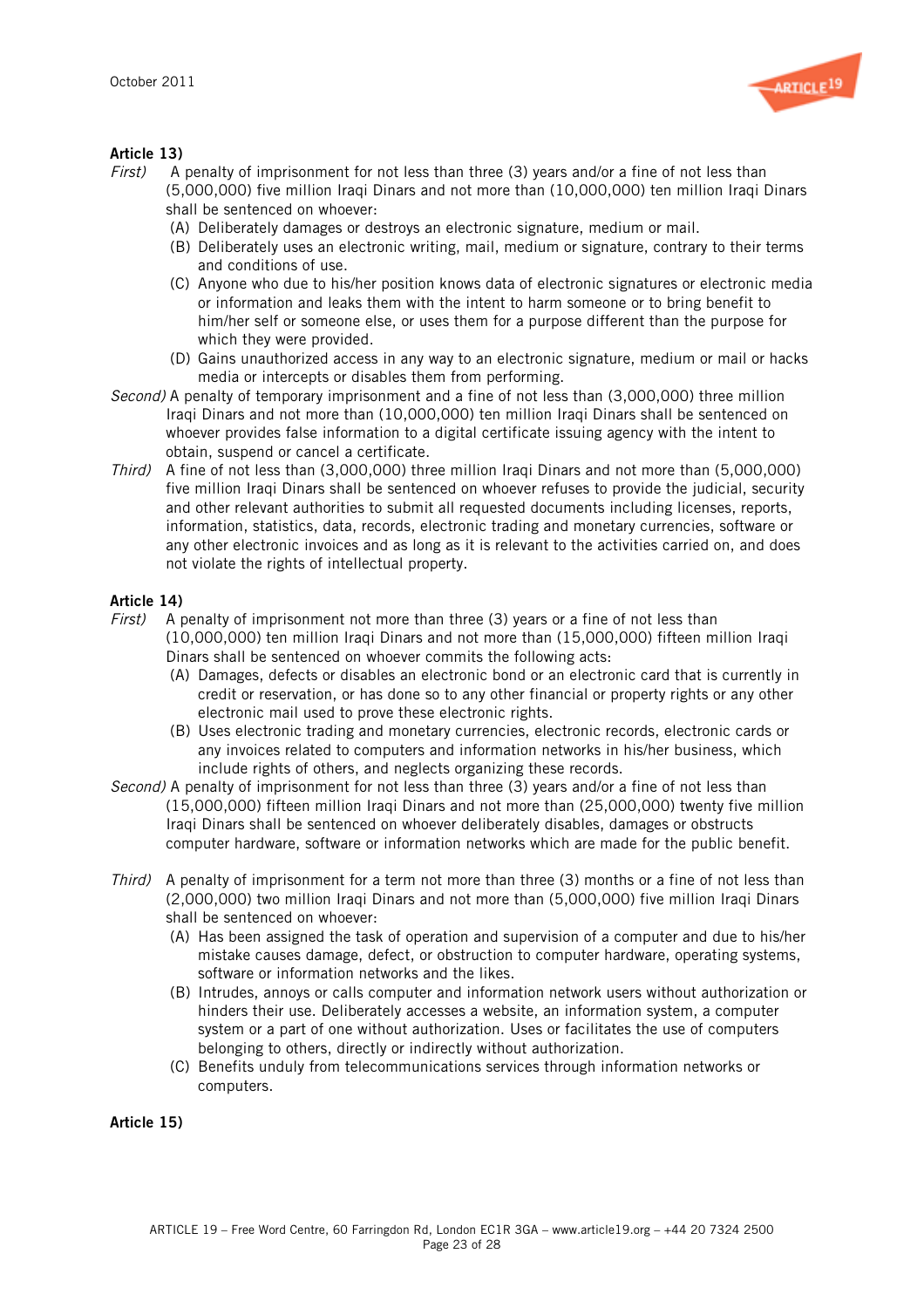

- $First$ ) A penalty of temporary imprisonment and a fine of not less than (10,000,000) ten million Iraqi Dinars and not more than (15,000,000) fifteen million Iraqi Dinars shall be sentenced on whoever commits one of the following acts:
	- (A) Deliberately trespasses an authorized-access-only area or intercepts any information while it is being transmitted.
	- (B) Spies or follows data and information whether stored in or being transmitted between information systems.
- Second) A penalty of imprisonment for not less than (4) four years and a fine of not less than (15,000,000) fifteen million Iraqi Dinars and not more than (25,000,000) twenty five million Iraqi Dinars shall be sentenced if any act described in the First item of this Article leads to the destruction, deletion, modification, defecting, disabling, or republishing of data and information belonging to others unduly.

### Article 16)

A penalty of imprisonment for not more than seven (7) years and/or a fine of not less than (25,000,000) twenty five million Iraqi Dinars and not more than (50,000,000) fifty million Iraqi Dinars shall be sentenced on whoever receives or intercepts unduly whatever is sent from a computer or information network, for the purpose of using it for financial benefits for him/her self or for someone else.

### Article 17)

- $First$ ) A penalty of imprisonment for a term not more than three (3) years and a fine of not less than (5,000,000) five million Iraqi Dinars and not more than (10,000,000) ten million Iraqi Dinars shall be sentenced on whoever removes or disables an encryption to an electronic signature, a computer, an information network, or an electronic card belong to someone else with the intent to commit any crime mentioned in this law.
- Second) A penalty of temporary imprisonment and a fine of not less than (10,000,000) ten million Iraqi Dinars and not more than (15,000,000) fifteen million Iraqi Dinars shall be sentenced if any of the crimes mentioned in the First item of this Article are committed on computer hardware, software, records, electronic cards or rights of the state departments, public institutions or those working on its behalf.

### Article 18)

- First) A penalty of temporary imprisonment or a fine of not less than (5,000,000) five million Iraqi Dinars and not more than (10,000,000) ten million Iraqi Dinars shall be sentenced on whoever commits one of the following acts:
	- (A) Knowingly provides false electronic information or data to judicial or security authorities.
- (B) Refuses to provide electronic information or data to the judicial or security authorities. Second) A penalty of imprisonment not more than three (3) years and a fine of not less than (2,000,000) two million Iraqi Dinars and not more than (3,000,000) three million Iraqi Dinars
	- shall be sentenced on whoever commits one of the following:
	- (A) Uses computers and information networks to and pose under title or alias which he/she is not entitled to with the intent of deception or fraud.
	- (B) Creates or uses a fake website or hides the truth behind a website on the internet or assists in doing such with intent to commit one of the crimes mentioned in this law.
- Third) A penalty of imprisonment for a term not more than seven (7) years and a fine of not less than (15,000,000) fifteen million Iraqi Dinars and not more than (20,000,000) twenty million Iraqi Dinars shall be sentenced if crimes mentioned in the First and Second items of this Article are committed by a public employee or someone in charge of a public service or if the fake title, or information are related to a public employee or governmental department.

### Article 19)

First) A penalty of imprisonment for not less than three (3) years and a fine of not less than (5,000,000) five million Iraqi Dinars and not more than (10,000,000) ten million Iraqi Dinars shall be sentenced on whoever commits one of the following acts: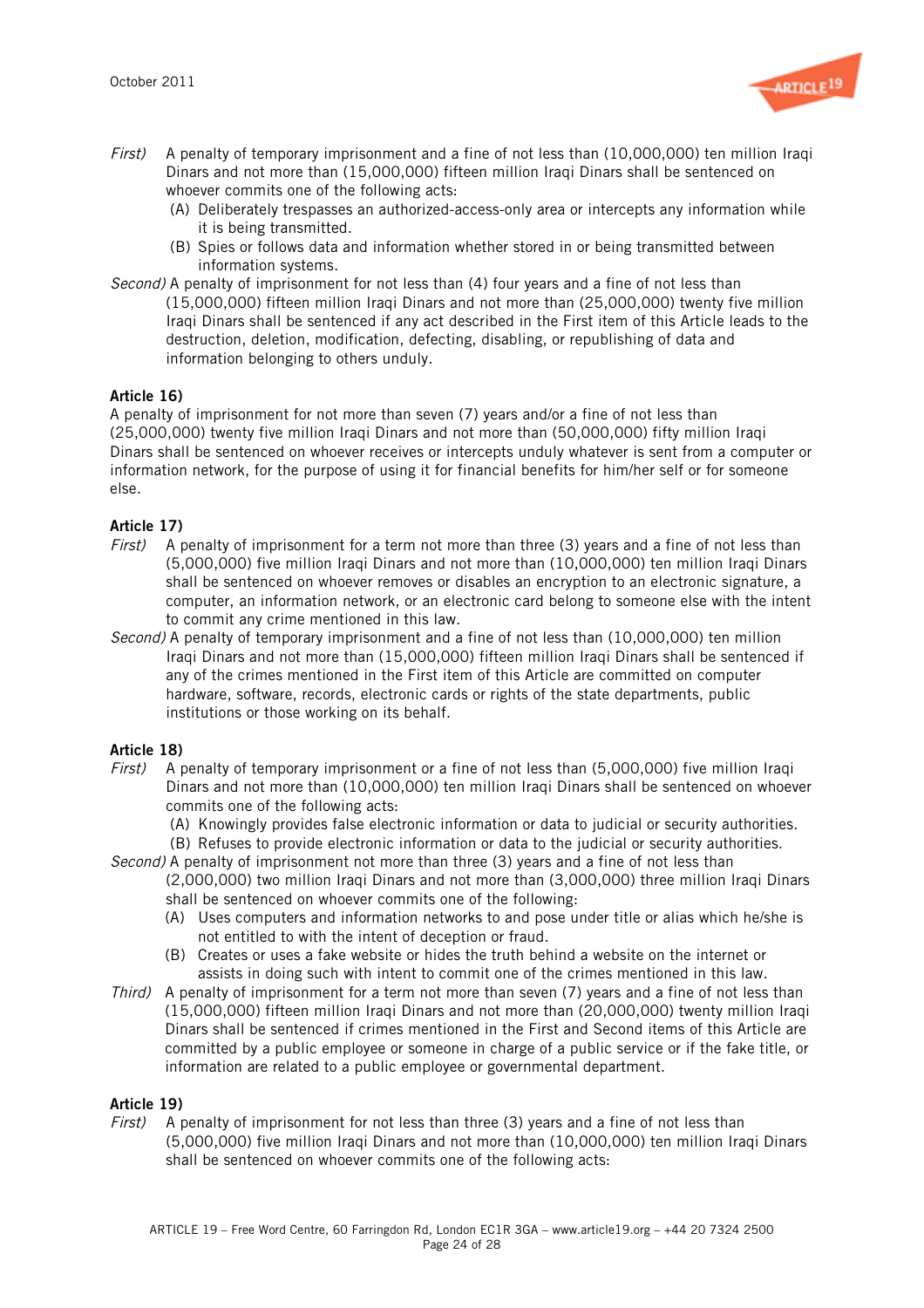

- (A) Illegally obtains information, data, programs or computer output and leaks them or deliberately publishes them using computers and information networks with the intent to harm someone.
- (B) Reveals any type of information related to subscribers, secrets or login credentials to any third party without legal approvals issued from the relevant official department.
- (C) Sells, copies or exchanges personal information provided by individuals to him/her for any reason without their permission with the intent to obtain financial benefits for him/her self or for others.
- Second) A penalty of imprisonment for not more than seven (7) years and a fine of not less than (5,000,000) five million Iraqi Dinars and not more than (10,000,000) ten million Iraqi Dinars shall be sentenced if any of the crimes mentioned in the First item of this Article are committed by a government employee or someone in charge of a public service during performance of his/her duties or because of them.

#### Article 20)

- First) A penalty of imprisonment and a fine of not less than (2,000,000) two million Iraqi Dinars and not more than (5,000,000) five million Iraqi Dinars shall be sentenced on whoever uses computers and information networks to commit one of the following acts:
	- (A) Uses, with the intention to defraud, a trademark registered in Iraq for someone else as the title of his website on the Internet or facilitates such action to a company working in the field of IT in Iraq.
	- (B) Uses an electronic card to make a reservation while knowing that it has insufficient funds. Or Uses it after its expiry or cancellation knowingly, or uses an electronic card which belongs to someone else without the knowledge of his owner.
- Second) The penalty for the crimes mentioned in the First item this article would become imprisonment for not more than ten (10) years and a fine of not less than (5,000,000) five million Iraqi Dinars and not more than (10,000,000) ten million Iraqi Dinars in one of the following two cases:
	- (A) If the offender was a government employee or in charge of a public service and has committed any of the offenses set forth in the First item of this article while performing his/her duty or because of it, or has facilitated it to others.
	- (B) If the acts mentioned in the First item of this Article were used against any computer system or information network which belongs to any governmental agency in the Republic of Iraq, or against computers belonging to any agency which represents them.

### Article 21)

- First) A penalty of imprisonment for not less than (2) years and not more than three (3) years and/or a fine of not less than (10,000,000) ten million Iraqi Dinars and not more than (20,000,000) twenty million Iraqi Dinars shall be sentenced on whoever commits one of the following acts:
	- (A) Publishes or copies through computers or information networks any scientific research work, literary or intellectual properties which belong to someone else and is protected by international laws and agreements.
	- (B) Accesses a private website of a company or institution to with the intent to change the design on this website, modify it, change it, delete it or use it unduly for his/her benefit or for the benefit of someone else.
- Second) A penalty of a fine of not less than (500,000) five hundred thousand Iraqi Dinars and not more than (1,000,000) million Iraqi Dinars shall be sentenced on whoever copies, publishes or shares unlicensed software or information.
- Third) A penalty of imprisonment for not less than a year and a fine of not less than (2,000,000) two million Iraqi Dinars and not more than (5,000,000) five million Iraqi Dinars shall be sentenced on whoever violates principles, religious, moral, family, or social values or personal privacy through information networks or computers in any way.

Article 22)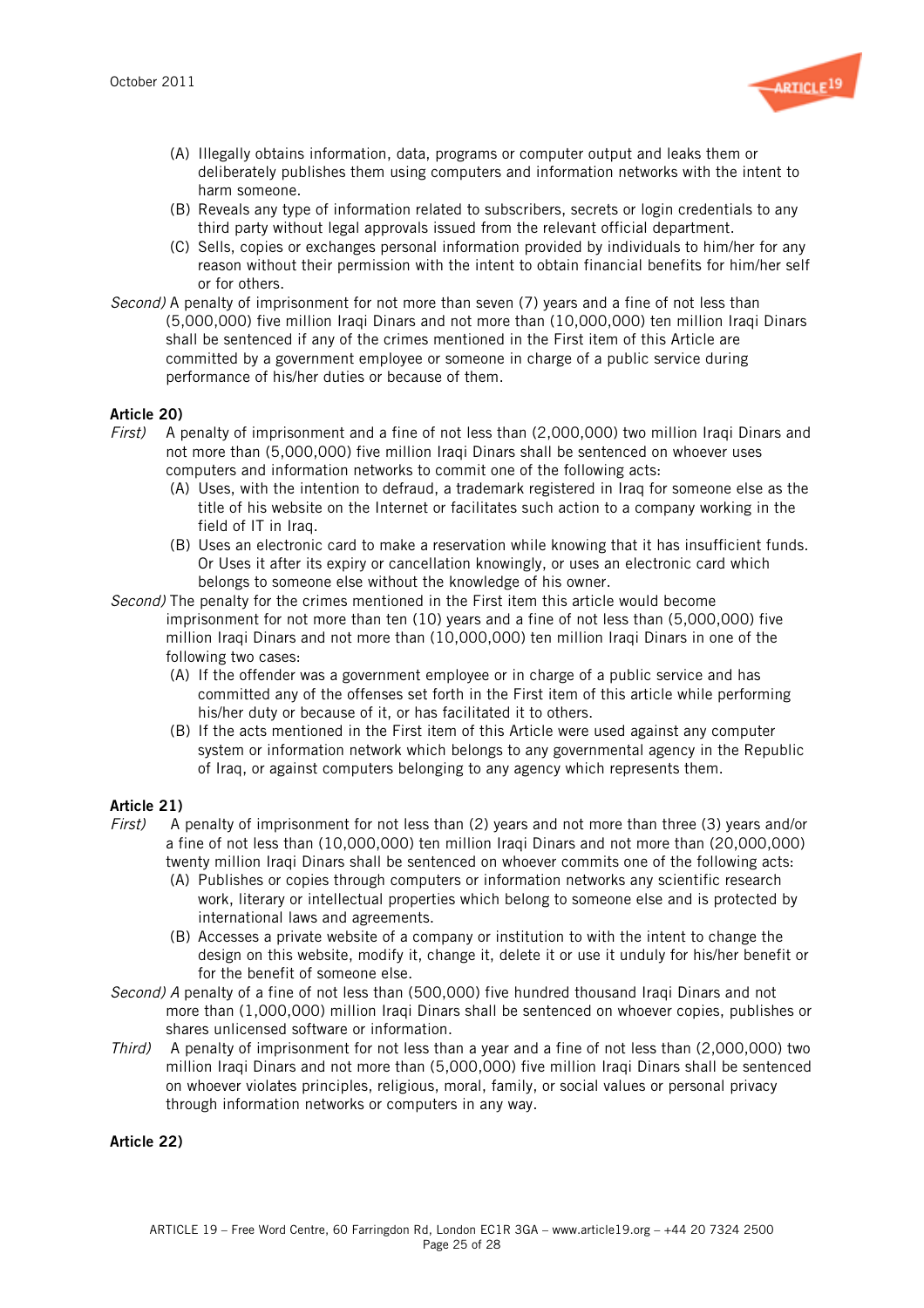

- $First$ ) A penalty of imprisonment for a term not more than three (3) years and a fine of not less than (3,000,000) of three million Iraqi Dinars and not more than (6,000,000) six million Iraqi Dinars shall be sentenced on whoever establishes, manages or assists the establishment of a website on the internet for gambling or gambles or promotes gambling using the information networks.
- Second) A penalty of temporary imprisonment and a fine of not less than (10,000,000) ten million Iraqi Dinars and not more than (30,000,000) thirty million Iraqi Dinars shall be sentenced on whoever commits one of the following acts:
	- (A) Establishes, manages or assists the establishment of a website on the internet to promote or encourage pornography or any programs, information, images or videos which breach public modesty and morals.
	- (B) Exposes a juvenile or a child to activities which breach morals or modesty or uses the internet to promote, produce or distribute pornography or prepares or organizes activities or phone calls which breach modesty which involve a juvenile or a child using emails, information networks or computers.
- Third) A penalty of imprisonment for not more than (2) years and/or a fine of not less than (3,000,000) three million Iraqi Dinars and not more than (5,000,000) five million Iraqi Dinars shall be sentenced on whoever uses computers or information networks to relate words, images, or voices to someone else involving cursing or slander.

### Article 23)

A penalty of imprisonment for not less than (1) year and not more than (2) years and a fine of not less than (3,000,000) of three million Iraqi Dinars and not more than (5,000,000) five million Iraqi Dinars shall be sentenced on whoever deliberately produces, sells, imports or distributes any devices, tools, computer software, hardware, passwords or login information which leads to committing one of the crimes mentioned in this law."

### Chapter 3) Procedures for Collecting Evidence, Investigation and Trial

#### Article 24)

- First) Investigation authorities shall take responsibility for carrying out investigation procedures and evidence collections and requesting them from their sources regarding all crimes mentioned in this law.
- Second) Investigation authorities may not begin search procedures without a warrant from the judge responsible for their case.
- Third) The judge of the investigation or the investigator shall take responsibility in carrying out the procedures of seizing and collection evidence as well as any other investigative procedure stipulated in the law of Code of Criminal Procedure.

### Article 25)

First)

- (A) The Criminal or Misdemeanour Court of Ar-Rusafa district shall be the specialized court responsible for looking into cases of all the crimes mentioned in this law for a period of three (3) years from the date of issuing of this law according to its specialization.
- (B) The court mentioned in paragraph A shall continue to look into the cases raised to it until they are thoroughly done and have reached a final sentence.
- Second)After the period mentioned in the First item of this Article has passed criminal courts and courts of misdemeanours shall take responsibility in accepting all cases of crimes mentioned in this law, according to their geographic relevance.
- Third) One or more experienced and specialized judges who have received special training in the field of informatics crimes shall be responsible for judging crimes mentioned in this law.
- Fourth) Any specialized judge in the phase of investigation or trial may seek technical assistance from inside or outside Iraq.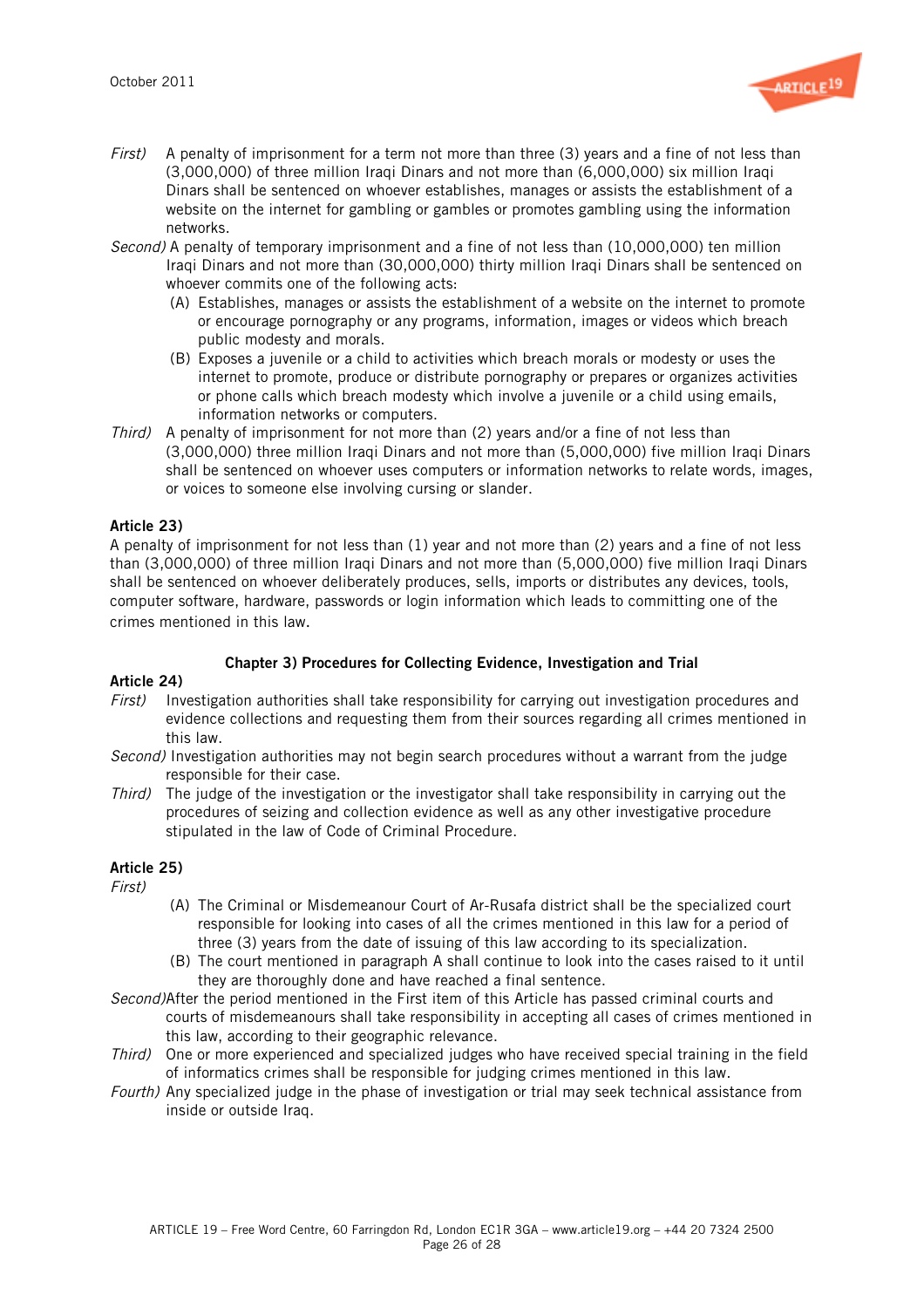

# **Article 26)**<br> $First)$  As

A specialized judge may:

- (A) Issue orders for any third party to save computer data, including all information or data which is stored in the computer or its peripherals, add-ons or outputs whenever there is a probability that such information could be changed or lost.
- (B) Issue orders to information network service providers or other technical service providers to provide subscription data or login credentials to the investigation authority if that would help reveal the crime.
- (C) Access computers, information networks or any parts of them as well as stored data in them or in any medium in which data can be stored inside Iraq. They may also intercept data or monitor it with a purposeful order and for a specific time and purpose only.
- (D) Track information all the way to computers or all other networks connected to the suspect computer given that all third parties who own these computers and networks are informed of the investigation's procedures and its range as long as the range of this procedure is limited to what is related to the investigation without violating or interfering with the rights and privacies of others.
- (E) Seize computers, parts of them, or the media in which data was stored and transfer them to investigation authorities in order to have them analyzed and studied. They may also copy them without transferring the system and remove the data encryption which would prevent the data from being accessed, without harming the system, the program stored in it or the data.
- Second) The authority responsible for collecting evidence may:
	- (A) Prepare two copies of data under analysis and study, one to be given directly to the responsible judge before carrying out the analysis and all analysis procedures shall be carried out on the second copy and no modification may be made to either of these copies.
	- (B) Submit electronic or hard copies or the evidence attached with a detailed report explaining the procedures which were followed, the tools and the devices which were used to obtain the information or retrieve it.
- Third) Investigative authorities and expert authorities may submit outputs of electronic copies in digital format, attached with a detailed report with the date of the hard-copy retrieval procedure.

### Chapter 4) General Regulations and Conclusion

#### Article 27)

Anyone found guilty of one of the crimes mentioned in this law shall be punished according to this law without discarding any greater punishment enforced by one of the other applicable laws.

### Article 28)

- First) Responsibilities of legal entities which are stipulated in the Penal Code number (111) of 1969 regarding crimes stipulated in this law which have been committed by legal entities or for their benefit shall be applicable.
- Second) In the case that a crime was committed by an individual under the name of or for the benefit of a legal entity, the entity shall be committed to co-operate with the convicted individual in meeting the expectations of paying all dues, fines and compensations.

#### Article 29)

The court has the right to confiscate or destroy tools, devices or programs used in committing crimes mentioned in this law and it shall not be considered as a violation for the rights of other wellintentioned parties.

### Article 30)

The following laws shall apply to any crimes not mentioned in this law: First) The Penal Code number (111) for the year 1969 Second) The Code of Criminal Procedure number (23) for the year 1971